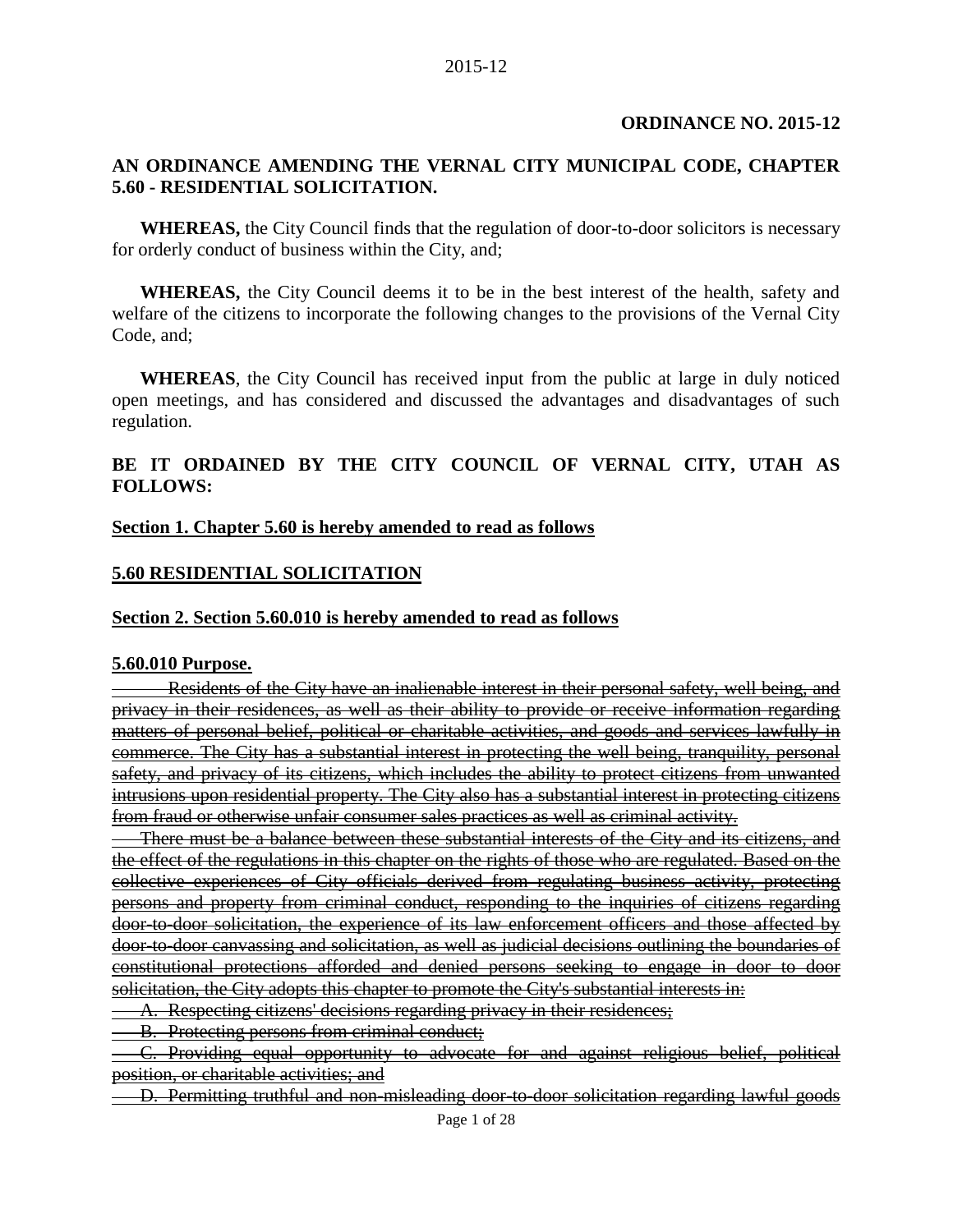or services in intrastate or interstate commerce.

The City finds that the procedures, rules and regulations set forth in this chapter are narrowly tailored to preserve and protect the City interests referred to herein while at the same time balancing the rights of those regulated.

Residents of Vernal City have an inalienable interest in their personal safety, well-being, and privacy in their residences, as well as their ability to provide or receive information regarding matters of personal belief, political or charitable activities, and goods and services lawfully in commerce. Vernal City has a substantial interest in protecting the well-being, tranquility, personal safety, and privacy of its citizens, which includes the ability to protect citizens from unwanted intrusions upon residential property. Vernal City also has a substantial interest in protecting citizens from fraud or otherwise unfair consumer sales practices as well as criminal activity.

There must be a balance between these substantial interests of Vernal City and its citizens, and the effect of the regulations in this Chapter on the rights of those who are regulated. Based on the collective experiences of Vernal City officials derived from regulating business activity, protecting persons and property from criminal conduct, responding to the inquiries of citizens regarding door-to-door solicitation, the experience of its law enforcement officers and those affected by door-to-door canvassing and solicitation, as well as judicial decisions outlining the boundaries of constitutional protections afforded and denied persons seeking to engage in door-to-door Solicitation, Vernal City adopts this Chapter to promote the City's substantial interests in:

A. Respecting citizen's decisions regarding privacy in their residences;

B. Protecting persons from criminal conduct;

C. Providing equal opportunity to Advocate for and against religious belief, political position, or charitable activities; and

D. Permitting truthful and non-misleading door-to-door solicitation regarding lawful goods or services in intrastate or interstate commerce.

Vernal City finds that the procedures, rules and regulations set forth in this Chapter are narrowly tailored to preserve and protect the City interests referred to herein while at the same time balancing the rights of those regulated.

## **Section 3. Section 5.60.020 is hereby amended to read as follows**

#### **5.60.020 No other City license or approval required. Definitions**

A. Registered solicitors and persons exempt from registration need not apply for, nor obtain, any other license, permit, or registration from the City to engage in door-to-door solicitation.

B. Any business licensed by the City under another City ordinance that uses employees, independent contractors, or agents for door-to-door solicitation in an effort to provide any tangible or intangible benefit to the business, shall be required to have such solicitors obtain a certificate, unless otherwise exempt from registration.

C. Those responsible persons or entities associated with registered solicitors need not apply for, nor obtain, any other license, permit, or registration from the City, provided they do not establish a temporary or fixed place of business in the City.

D. Nothing herein is intended to interfere with or supplant any other requirement of federal, State, or other local government law regarding any license, permit, or certificate that a registered solicitor is otherwise required to have or maintain.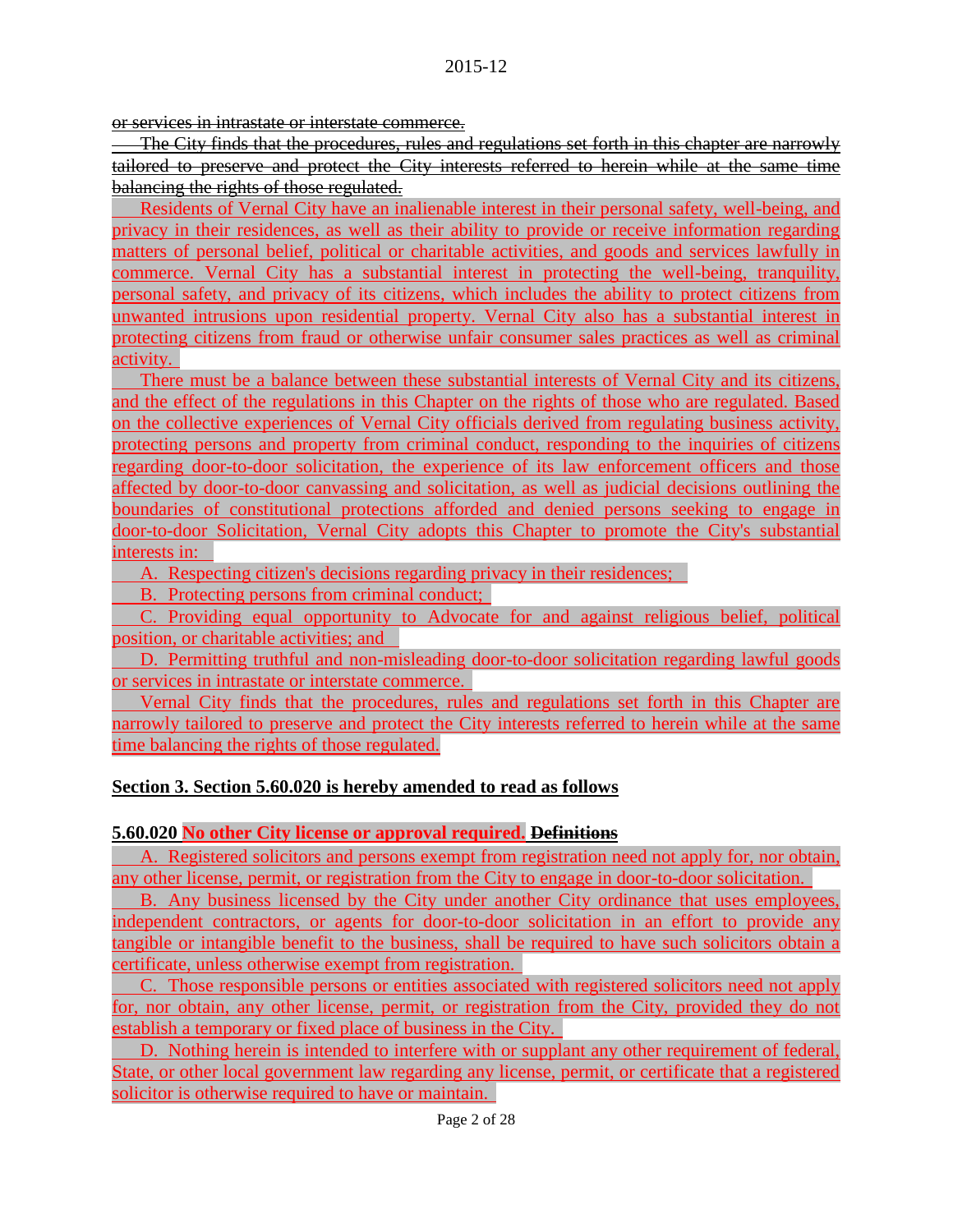For the purposes of this chapter, the following definitions shall apply:

ADVOCATING: Speech or conduct intended to inform, promote, or support religious belief, political position, or charitable activities.

APPEALS OFFICER: The City Council or designee of the City responsible for receiving the information from the City and appellant regarding the denial or suspension of a license and issuing a decision as required by this chapter.

APPELLANT: The person or entity appealing the denial or suspension of a permit, either personally as an applicant or registered solicitor, or on behalf of the applicant or registered solicitor.

APPLICANT: An individual who is at least sixteen (16) years of age and not a corporation, partnership, limited liability company, or other lawful entity who applies for a permit for door-to-door solicitation.

APPLICATION FORM: A standardized form provided by the City to an applicant to be completed and submitted as part of registration.

BCI:

A. A Utah Department of Public Safety bureau of criminal identification verified criminal history report personal to the applicant; or

B. Verification by the Utah Department of Public Safety bureau of criminal identification that no criminal history rising to the level of a disqualifying status exists for the applicant.

BUSINESS: A commercial enterprise licensed by the City as a person or entity under this title, having a fixed or temporary physical location within the City.

CHARITABLE ACTIVITIES: Advocating by persons or entities that either are, or support, a charitable organization.

CHARITABLE ORGANIZATION: Includes any person, joint venture, partnership, limited liability company, corporation, association, group, or other entity:

A. That is:

1. A benevolent, educational, voluntary health, philanthropic, humane, patriotic, religious or eleemosynary, social welfare or advocacy, public health, environmental or conservation, or civic organization;

2. For the benefit of a public safety, law enforcement, or firefighter fraternal association; or

3. Established for any charitable purpose; and

B. That is tax exempt under applicable provisions of the internal revenue code of 1986 as amended, and qualified to solicit and receive tax deductible contributions from the public for charitable purposes.

Charitable organization includes a chapter, branch, area, or office, or similar affiliate or any person soliciting contributions within the State for a charitable organization that has its principal place of business outside the City or State of Utah.

COMPETENT INDIVIDUAL: A person claiming or appearing to be at least eighteen (18) years of age and of sufficiently sound mind and body to be able to engage in rational thought, conversation, and conduct.

COMPLETED APPLICATION: A fully completed application form, a BCI, two (2) copies of the original identification relied on by the applicant to establish proof of identity, and the tendering of fees.

CRIMINALLY CONVICTED: The final entry of a conviction, whether by a plea of no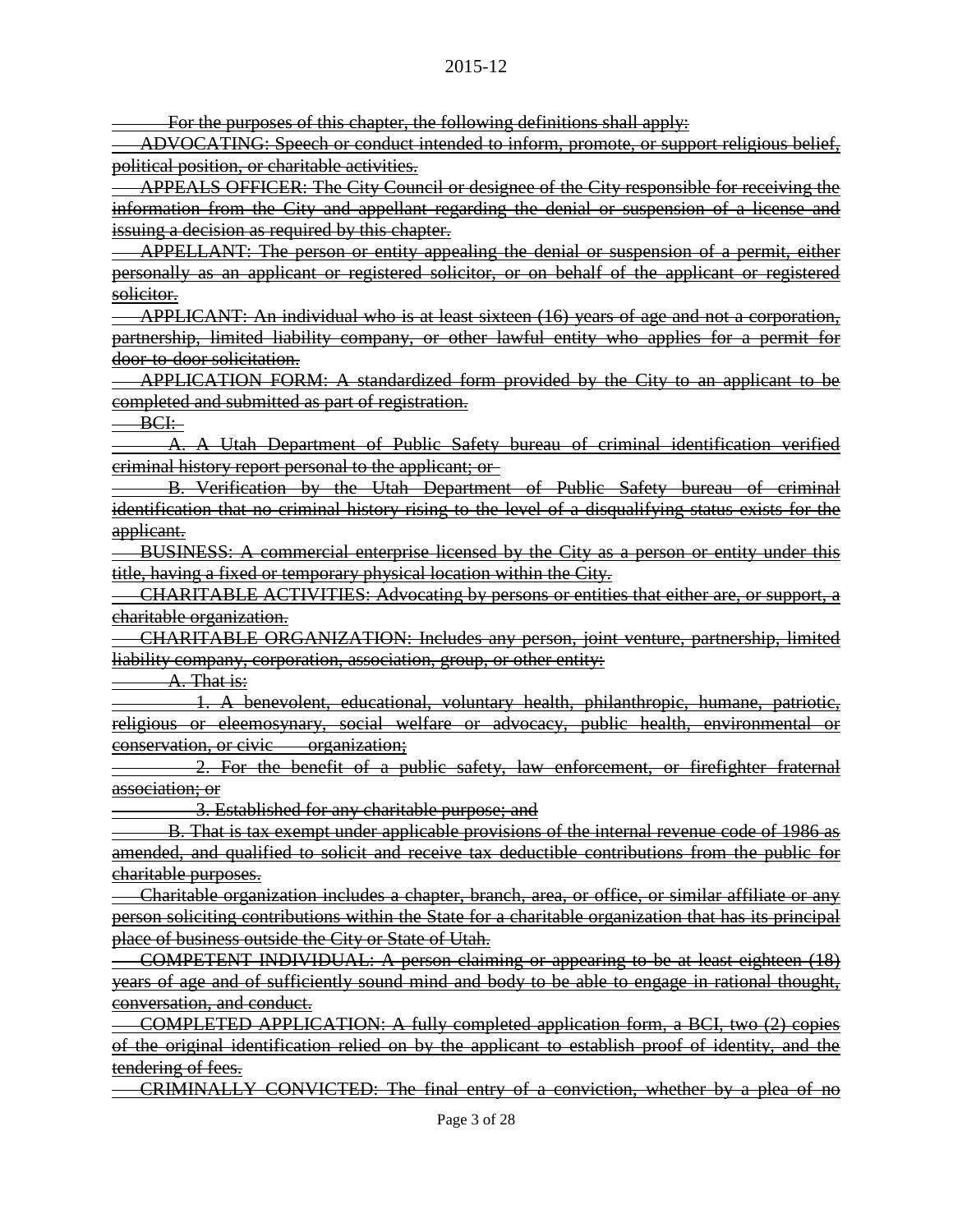contest, guilty, entry of a judicial or jury finding of guilt, which has not been set aside on appeal or pursuant to a writ of habeas corpus. The criminal conviction is that offense of which the applicant or registered solicitor was convicted, without regard to the reduced status of the charge after completion of conditions of probation or parole, and charges dismissed under a plea in abevance or diversion agreement.

DISQUALIFYING STATUS: Anything specifically defined in this chapter as requiring the denial or suspension of a permit, and any of the following:

A. The applicant or registered solicitor has been criminally convicted of:

1. felony homicide,

2. physically abusing, sexually abusing, or exploiting a minor,

3. the sale or distribution of controlled substances, or

4. sexual assault of any kind;

B. Criminal charges are currently pending against the applicant or registered solicitor for: 1. felony homicide,

2. physically abusing, sexually abusing, or exploiting a minor,

3. the sale or distribution of controlled substances, or

4. sexual assault of any kind;

C. The applicant or registered solicitor has been criminally convicted of a felony within the last ten  $(10)$  years;

D. The applicant or registered solicitor has been incarcerated in a federal or state prison within the past ten (10) years;

E. The applicant or registered solicitor has been criminally convicted of a misdemeanor within the past ten (10) years involving a crime of: 1) moral turpitude, or 2) violent or aggravated conduct involving persons or property;

F. A final civil judgment has been entered against the applicant or registered solicitor within the last ten (10) years indicating that: 1) the applicant or registered solicitor had either engaged in fraud, or intentional misrepresentation, or 2) that a debt of the applicant or registered solicitor was non-dischargeable in bankruptcy pursuant to 11 USC section 523(a)(2), (a)(4),  $(a)(6)$ , or  $(a)(19)$ ;

G. The applicant or registered solicitor is currently on parole or probation to any court, penal institution, or governmental entity, including being under house arrest or subject to a tracking device;

H. The applicant or registered solicitor has an outstanding arrest warrant from any jurisdiction; or

I. The applicant or registered solicitor is currently subject to a protective order based on physical or sexual abuse issued by a court of competent jurisdiction.

DOOR-TO-DOOR SOLICITATION: The practice of engaging in or attempting to engage in conversation with any person at a residence, whether or not that person is a competent individual, while making or seeking to make or facilitate a home solicitation sale, or attempting to further the sale of goods and/or services.

ENTITY: Includes a corporation, partnership, limited liability company, or other lawful entity, organization, society or association.

FEES: The cost charged to the applicant or registered solicitor for the issuance of a permit and/or identification badge, which shall not exceed the reasonable costs of processing the application and issuing the permit and/or identification badge.

FINAL CIVIL JUDGMENT: A civil judgment that would be recognized under state law as a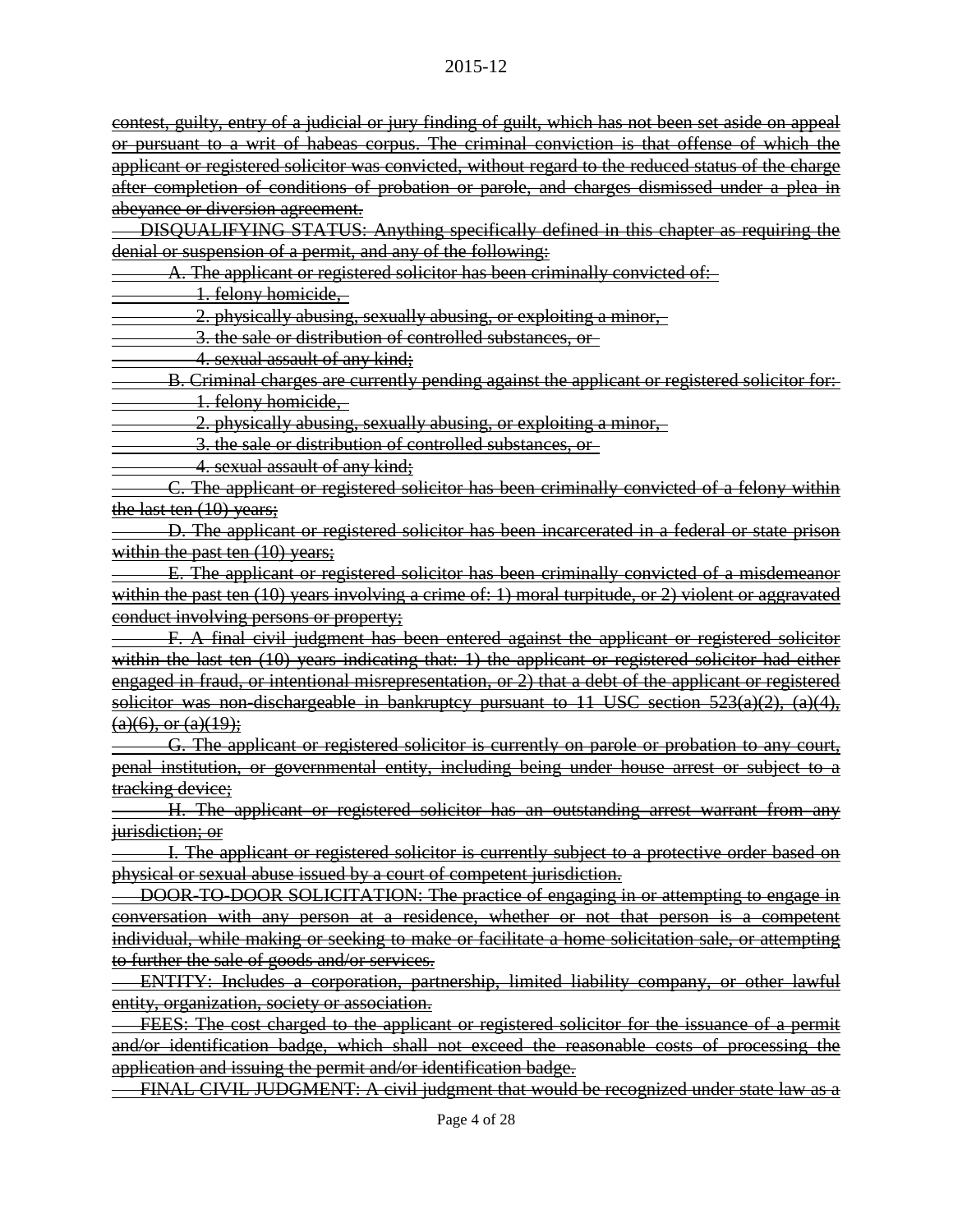judgment to which collateral estoppel would apply.

GOODS: One or more tangible items, wares, objects of merchandise, perishables of any kind, subscriptions, or manufactured products offered, provided, or sold.

HOME SOLICITATION SALE: To make or attempt to make a sale of goods or services by a solicitor at a residence by means of door-to-door solicitation, regardless of:

A. The means of payment or consideration used for the purchase;

B. The time of delivery of the goods or services; or

C. The previous or present classification of the solicitor as a solicitor, peddler, hawker, itinerant merchant, or similar designation.

LICENSING OFFICER: The City employee(s) or agent(s) responsible for receiving from an applicant or registered solicitor the completed application and either granting, suspending, or denying the applicant's permit.

NO SOLICITATION SIGN: A reasonably visible and legible sign that states "No Soliciting", "No Solicitors", "No Salespersons", "No Trespassing", or words of similar import.

PERMIT: A license permitting door to door solicitation in the City applied for or issued pursuant to the terms of this chapter.

POLITICAL POSITION: Any actually held belief, or information for, against, or in conjunction with any political, social, environmental, or humanitarian belief or practice.

REGISTERED SOLICITOR: Any person who has been issued a current permit by the City.

REGISTRATION: The process used by the City licensing officer to accept a completed application and determine whether or not a permit will be denied, granted, or suspended.

RELIGIOUS BELIEF: Any sincerely held belief, or information for, against, or in conjunction with, any theistic, agnostic, or atheistic assumption, presumption or position, or religious doctrine, dogma, or practice regardless of whether or not the belief or information is endorsed by any other person or public or private entity.

RESIDENCE: Any living unit contained within any building or structure that is occupied by any person as a dwelling consistent with the zoning laws of the City, together with the lot or other real property on which the living unit is located. This does not include the sidewalk, public street or public rights of way.

RESPONSIBLE PERSON OR ENTITY: That person or entity responsible to provide the following to an applicant, registered solicitor, and the competent individual in a residence to whom a sale of goods or services is made or attempted to be made by means of a home solicitation sale:

A. Maintaining a State sales tax number, a special events sales tax number, computing the sales taxes owing from any sale of goods or services, paying the sales taxes, and filing any required returns or reports;

B. Facilitating and responding to requests from consumers who desire to cancel the sale pursuant to applicable contractual rights or law; and

C. Refunding any monies paid or reversing credit card charges to those persons who timely rescind any sale pursuant to applicable contractual rights or law.

SALE OF GOODS OR SERVICES: The conduct and agreement of a solicitor and the competent individual in a residence regarding a particular good(s) or service(s) that entitles the consumer to rescind the same within three (3) days under any applicable federal, state, or local law.

SERVICES: Those intangible goods or personal benefits offered, provided, or sold to a competent individual of a residence.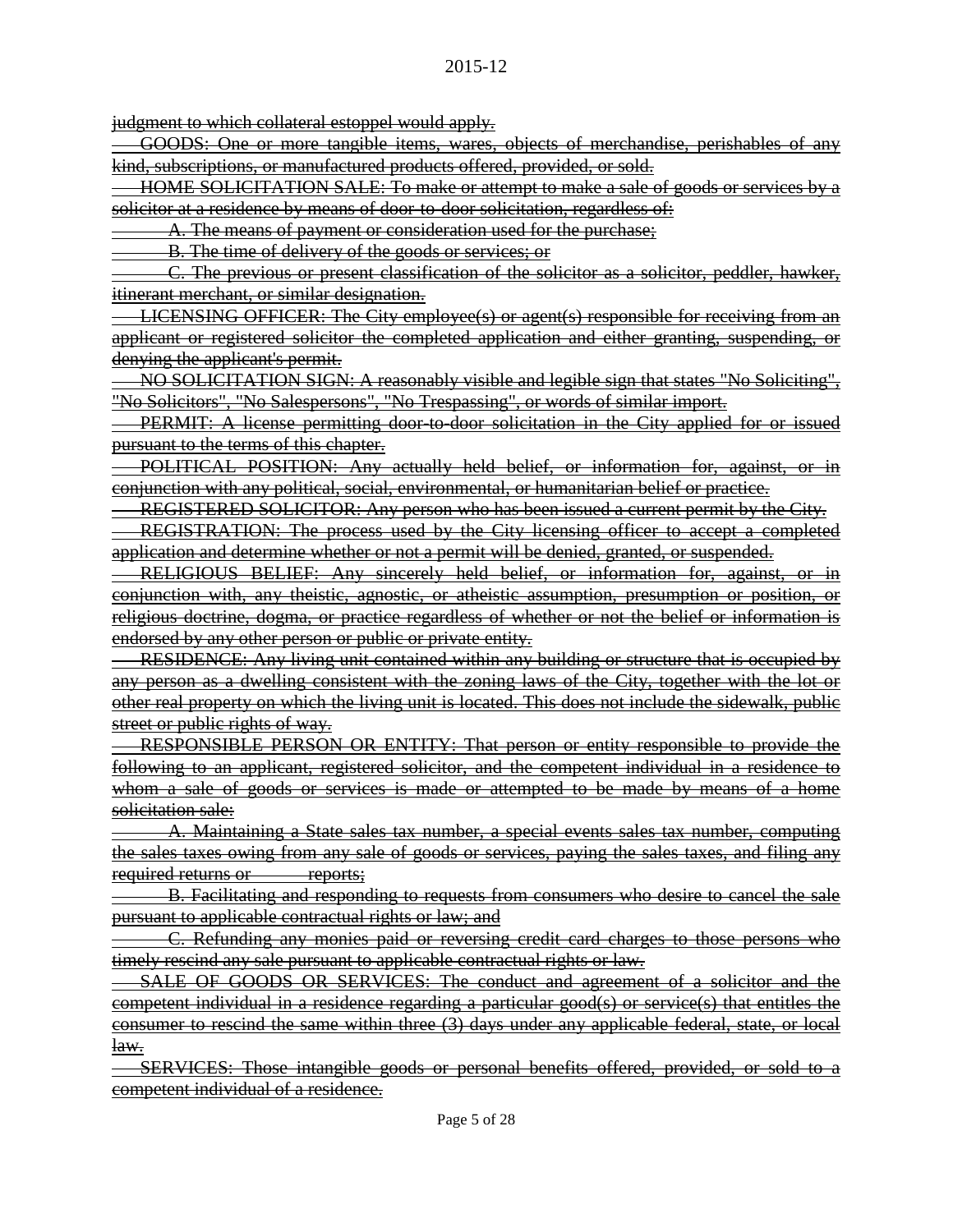SOLICITING OR SOLICIT OR SOLICITATION: Any of the following activities:

A. Seeking to obtain sales or orders for the exchange of goods, wares, merchandise or perishables of any kind, for any kind of remuneration or consideration, regardless of whether advance payment is sought.

B. Seeking to obtain prospective customers to apply for or to purchase insurance, subscriptions to publications, or publications.

C. Seeking to obtain contributions of money or any other thing of value for the benefit of any person or entity.

D. Seeking to obtain orders or prospective customers for goods or services.

E. Seeking to engage an individual in conversation at a residence for the purpose of promoting or facilitating the receipt of information regarding religious belief, political position, charitable conduct, or a home solicitation sale.

F. Other activities falling within the commonly accepted definition of soliciting, such as hawking or peddling.

SOLICITOR OR SOLICITORS: A person(s) engaged in door-to-door solicitation.

SUBMITTED IN WRITING: The information for an appeal of a denial or suspension of a permit, submitted in any type of written statement to the City offices by certified, registered, priority, overnight or delivery confirmation mail, facsimile, or hand delivery.

SUBSTANTIATED REPORT: An oral, written, or electronic report:

A. That is submitted to and documented by the City;

B. By any of the following:

1. A competent individual who is willing to provide law enforcement or other City employees with publicly available identification of their name, address, and any other reliable means of contact;

2. City law enforcement or licensing officer; or

3. Any other regularly established law enforcement agency at any level of government;

C. That provides any of the following information regarding a registered solicitor:

1. Documented verification of a previously undisclosed disqualifying status of a registered solicitor;

2. Probable cause that the registered solicitor has committed a disqualifying status which has not yet been determined to be a disqualifying status;

3. Documented, eyewitness accounts that the registered solicitor has engaged in repeated patterns of behavior that demonstrates failure by the registered solicitor to adhere to the requirements of this chapter; or

4. Probable cause that continued licensing of the registered solicitor creates exigent circumstances that threaten the health, safety, or welfare of any individuals or entities within the City.

WAIVER: The written form provided to applicant by the City wherein applicant agrees that the City may obtain a name/date of birth, BCI background check on the applicant for licensing purposes under this chapter, and which contains applicant's notarized signature.

## **Section 4. Section 5.60.030 is hereby amended to read as follows**

**5.60.030 Definitions. No other City license or approval required.** For the purposes of this Chapter, the following definitions shall apply: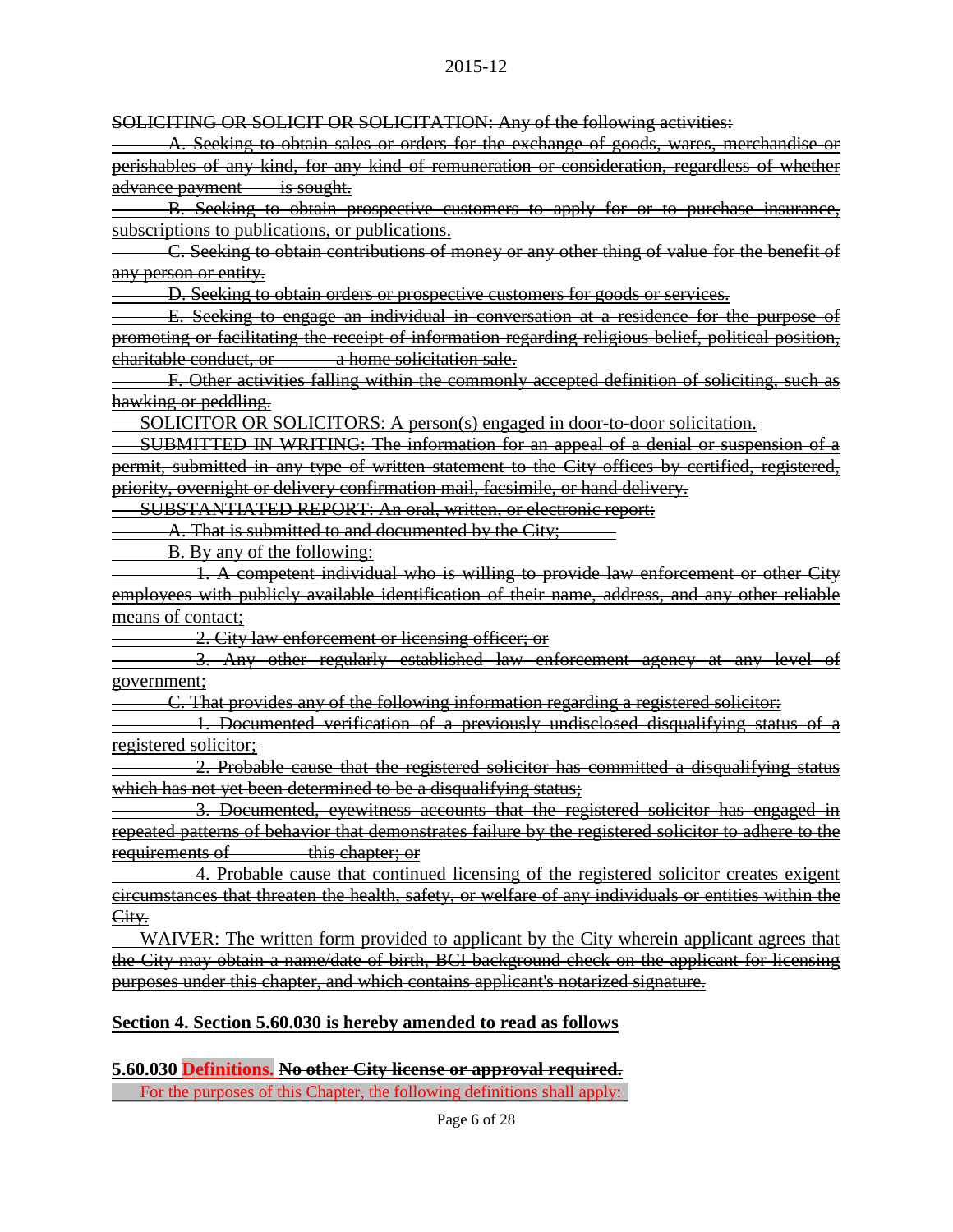"Advocating" means speech or conduct intended to inform, promote, or support religious belief, political position, or charitable activities.

"Appeals Officer" means the City Council or designee of the City responsible for receiving the information from the City and Appellant regarding the denial or suspension of a certificate and issuing a decision as required by this Chapter.

"Appellant" means the person or entity appealing the denial or suspension of a Certificate, either personally as an applicant or registered solicitor, or on behalf of the applicant or registered solicitor.

"Applicant" means an individual who is at least sixteen (16) years of age and not a corporation, partnership, limited liability company, or other lawful entity who applies for a certificate permitting door-to-door solicitation.

"Application Form" means a standardized form provided by the City to an applicant to be completed and submitted as part of registration.

"B.C.I." means an original or copy, dated no older than sixty (60) days prior to the date of the application, of either:

1. A Utah Department of Public Safety Bureau of Criminal Identification verified criminal history report personal to the applicant; or

2. Verification by the Utah Department of Public Safety Bureau of Criminal Identification that no criminal history rising to the level of a disqualifying status exists for the applicant; or

3. A Public Safety Bureau of Criminal Identification verified criminal report personal to the applicant from any other State in which the applicant resided in during the past ten (10) years from the date the application for the license is made.

"Business" means a commercial enterprise licensed by the City as a person or entity under this Title, having a fixed or temporary physical location within the City.

"Certificate" means a temporary, annual, or renewal Certificate permitting door-to-door solicitation in the City applied for or issued pursuant to the terms of this Chapter.

"Charitable Activities" means advocating by persons or entities that either are, or support, a charitable organization.

"Charitable Organization" includes any person, joint venture, partnership, limited liabi Iity company, corporation, association, group, or other entity:

A. that is:

1. A benevolent, educational, voluntary health, philanthropic, humane, patriotic, religious or eleemosynary, social welfare or advocacy, public health, environmental or conservation, or civic organization.

2. For the benefit of a public safety, law enforcement, or firefighter fraternal association; or 3. Established for any charitable purpose; and

B. That is tax exempt under applicable provisions of the Internal Revenue Code of 1986 as amended, and qualified to solicit and receive tax deductible contributions from the public for charitable purposes.

C. Charitable organization includes a chapter, branch, area, or office, or similar affiliate or any person soliciting contributions within the state for a charitable organization that has its principal place of business outside the City or State of Utah.

"Competent Individual" means a person claiming or appearing to be at least eighteen (18) years of age and of sufficiently sound mind and body to be able to engage in rational thought, conversation, and conduct.

"Completed Application" means a fully completed application form, a B.C.I, two copies of the original identification relied on by the applicant to establish proof of identity, and the tendering of fees.

"Criminally Convicted" means the final entry of a conviction, whether by a plea of no contest, guilty, entry of a judicial or jury finding of guilt, which has not been set aside on appeal or pursuant to a writ of habeas corpus. The criminal conviction is that offense of which the aApplicant or registered aolicitor was convicted, without regard to the reduced status of the charge after completion of conditions of probation or parole, and charges dismissed under a plea in abeyance or diversion agreement.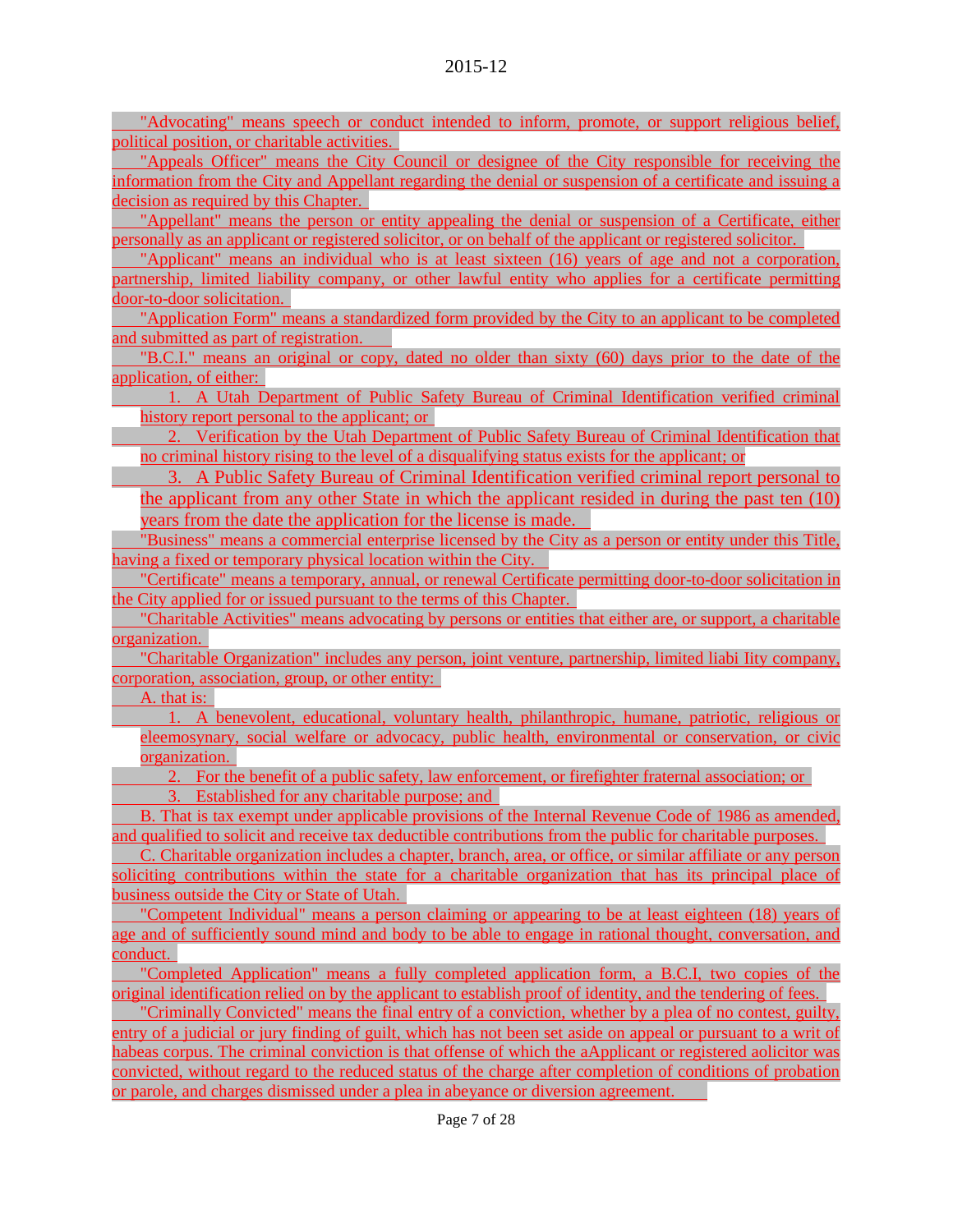"Disqualifying Status"means anything specificallY idefined in this Chapter as requiring the denial or suspension of a certificate, and any of the following:

A. The applicant or registered solicitor has been criminally convicted of:

1. Felony homicide,

2. Physically abusing, sexually abusing, or exploiting a minor,

3. The sale or distribution of controlled substances, or

4. sexual assault of any kind.

B. Criminal charges currently pending against the applicant or registered solicitor for:

1. felony homicide,

2. Physically abusing, sexually abusing, or exploiting a minor,

3. The sale or distribution of controlled substances, or

4. Sexual assault of any kind.

C. The Applicant or registered solicitor has been Criminally Convicted of a felony within the last ten  $(10)$  years;

D. The Applicant or Registered Solicitor has been incarcerated in a federal or state prison within the past five (5) years;

E. The Applicant or Registered Solicitor has been Criminally Convicted of a misdemeanor within the past five (5) years involving a crime of:

1. Moral turpitude, or

2. Violent or aggravated conduct involving persons or property.

F. A Final Civil Judgment been entered against the Applicant or Registered Solicitor within the last five (5) years indicating that: (I) the Applicant or Registered Solicitor had either engaged in fraud, or intentional misrepresentation, or (ii) that a debt of the Applicant or Registered Solicitor was non-dischargeable in bankruptcy pursuant to 11 U.S.C.  $\S$  523(a)(2), (a)(4), (a)(6), or (a)(19);

G. The applicant or registered solicitor currently on parole or probation to any court, penal institution, or governmental entity, including being under house arrest or subject to a tracking device;

H. The applicant or registered solicitor has an outstanding arrest warrant from any jurisdiction; or

The applicant or registered solicitor is currently subject to a protective order based on physical or sexual abuse issued by a court of competent jurisdiction.

"Door to Door Solicitation" means the practice of engaging in or attempting to engage in conversation with any person at a residence, whether or not that person is a competent individual, while making or seeking to make or facilitate a home solicitation sale, or attempting to further the sale of goods and or services.

"Entity" includes a corporation, partnership, limited liability company, or other lawful entity, organization, society or association.

"Fees" means the cost charged to the applicant or registered solicitor for the issuance of a certificate and/or identification badge, which shall not exceed the reasonable costs of processng the application and issuing the certificate and / or identification badge.

"Final Civil Judgment" means a civil judgment that would be recognized under State law as a judgment to which collateral estoppel would apply.

"Goods" means one or more tangible items, wares, objects of merchandise, perishables of any kind, subscriptions, or manufactured products offered, provided, or sold.

"Home Solicitation Sale" means to make or attempt to make a sale of goods or services by a solicitor at a residence by means of door-to-door solicitation, regardless of

A. the means of payment or consideration used for the purchase;

B. the time of delivery of the Goods or Services; or

C. the previous or present classification of the solicitor as a solicitor, peddler, hawker, itinerant merchant, or similar designation.

"Licensing Officer" means the City employee(s) or agent(s) responsible for receiving from an applicant or registered solicitor the completed application and either granting, suspending, or denying the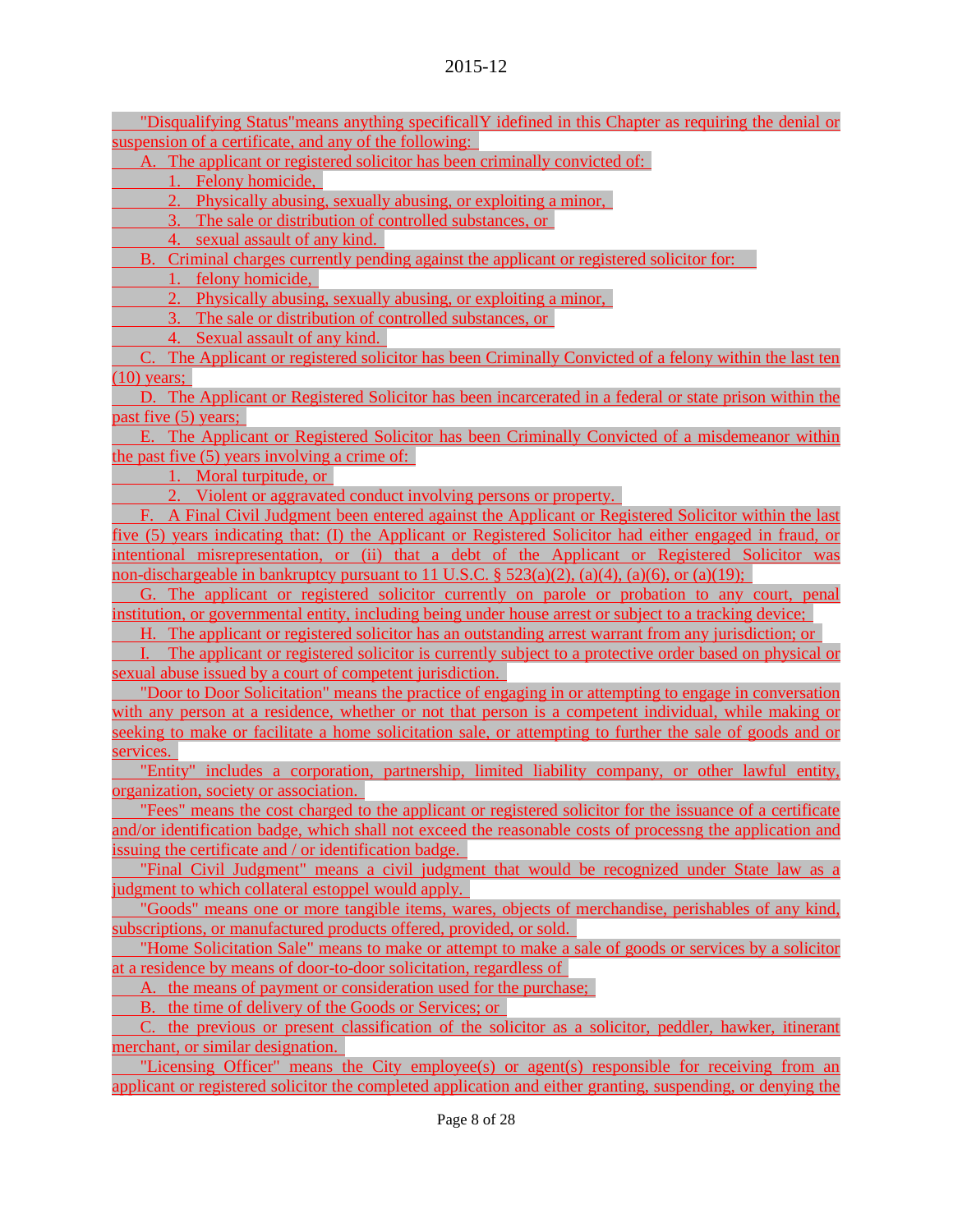applicant's certificate.

"No Solicitation Sign" means a reasonably visible and legible sign that states "No Soliciting," "No Solicitors," "No Salespersons," "No Trespassing," or words of similar import.

"Political Position" means any actually held belief, or information for, against, or in conjunction with any political, social, environmental, or humanitarian belief or practice.

"Registered Solicitor" means any person who has been issued a current certificate by the City.

"Registration" means the process used by the City Licensing Officer to accept a completed application and determine whether or not a certificate will be denied, granted, or suspended.

"Religious Belief' means any sincerely held belief, or information for, against, or in conjunction with, any theistic, agnostic, or atheistic assumption, presumption or position, or religious doctrine, dogma, or practice regardless of whether or not the belief or information is endorsed by any other person or public or private entity.

"Residence" means any living unit contained within any building or structure that is occupied by any person as a dwelling consistent with the zoning laws of the City, together with the lot or other real property on which the living unit is located. This does not include the sidewalk, public street or public rights of way.

"Responsible Person or Entity" means that person or entity responsible to provide the following to an applicant, registerer solicitor, and the competent individual in a reSidence, to whom a sale of goods or services is made or attempted to be made by means of a home solicitation sale:

A. Maintaining a State sales tax number, a special events sales tax number, computing the sales taxes owing from any sale of goods or services, paying the sales taxes, and filing any required returns or reports;

B. Facilitating and responding to requests from consumers who desire to cancel the sale pursuant to applicable contractual rights or law; and

C. Refunding any monies paid or reversing credit card charges to those persons who timely rescind any sale pursuant to applicable contractual rights or law.

"Sale of Goods or Services" means the conduct and agreement of a Solicitor and the competent individual in a residence regarding a particular good(s) or service(s) that entitles the consumer to rescind the same within three days under any applicable federal, State, or local law.

"Services" means those intangible goods or personal benefits offered, provided, or sold to a competent individual of a residence.

"Soliciting" or "Solicit" or "Solicitation" means any of the following activities:

A. Seeking to obtain sales or orders for the exchange of goods, wares, merchandise or perishables of any kind, for any kind of remuneration or consideration, regardless of whether advance payment is sought;

B. Seeking to obtain prospective customers to apply for or to purchase insurance, subscriptions to publications, or publications;

C. Seeking to obtain contributions of money or any other thing of value for the benefit of any person or entity;

D. Seeking to obtain orders or prospective customers for goods or services.

E. Seeking to engage an individual in conversation at a residence for the purpose of promoting or facilitating the receipt of information regarding religious belief, political position, charitable conduct, or a home solicitation sale.

F. Other activities falling within the commonly accepted definition of soliciting, such as hawking or peddling.

"Solicitor" or "Solicitors" means a person(s) engaged in door-to-door solicitation.

"Submitted in Writing" means the information for an appeal of a denial or suspension of a Certificate, submitted in any type of written statement to the City offices by certified, registered, priority, overnight or delivery confirmation mail, facsimile, or hand delivery.

"Substantiated Report" means aln oral, written, or electronic report: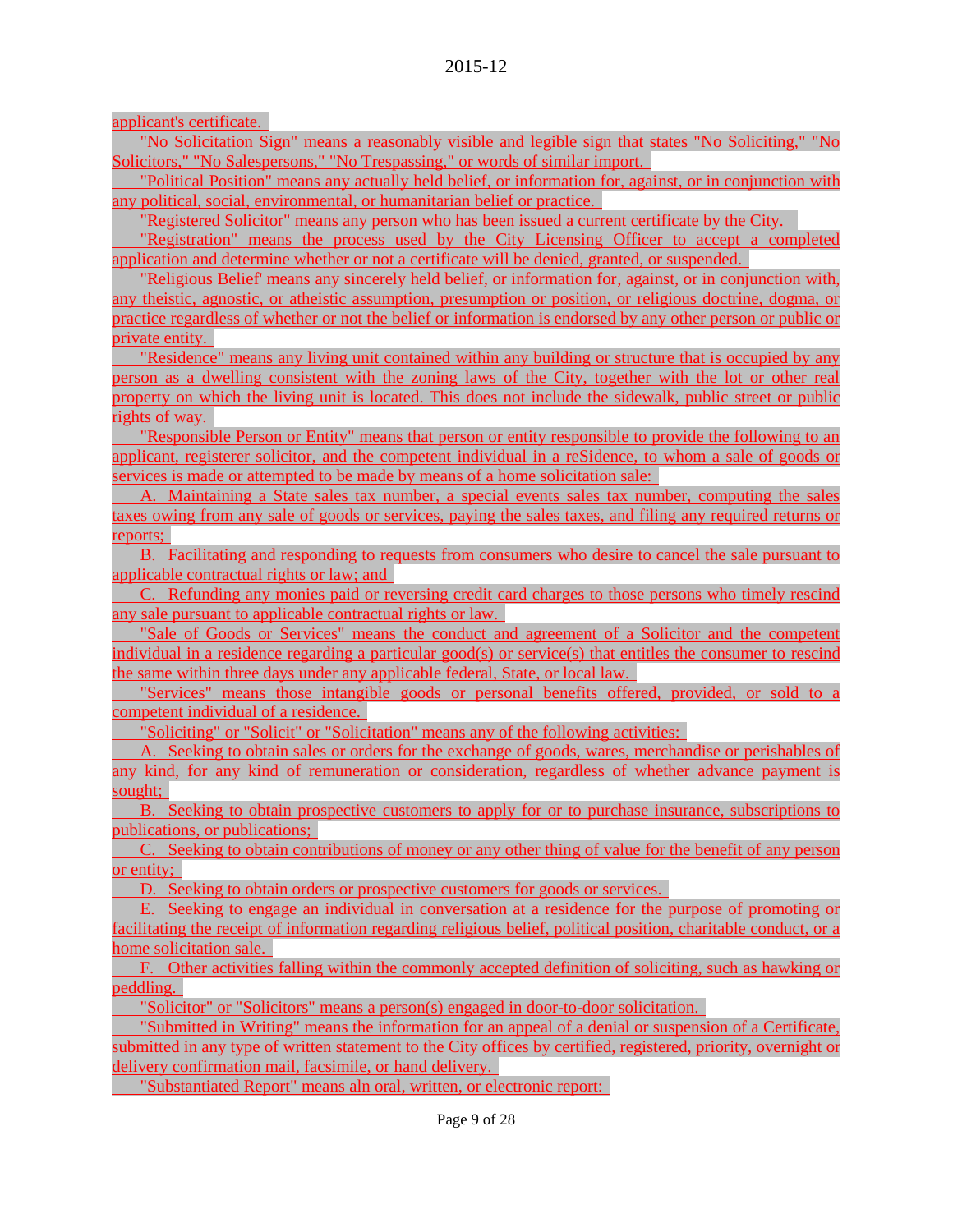A. That is submitted to and documented by the City;

B. By any of the following:

1. A competent individual who is willing to provide law enforcement or other City employees with publicly available identification of their name, address, and any other reliable means of contact; 2. City law enforcement or Licensing Officer; or

3. Any other regularly established law enforcement agency at any level of government;

C. That provides any of the following information regarding a registered solicitor:

1. Documented verification of a previously undisclosed disqualifying status of a registered solicitor;

2. Probable cause that the registered solicitor has committed a disqualifying status which has not yet been determined to be a disqualifying status;

3. Documented, eye-witness accounts that the registered solicitor has engaged in repeated patterns of behavior that demonstrates failure by the registered solicitor to adhere to the requirements of this Chapter; or

4. Probable cause that continued licensing of the registered solicitor creates exigent circumstances that threaten the health, safety, or welfare of any individuals or entities within the City.

"Waiver" means the written form provided to applicant by the City wherein applicant agrees that the City may obtain a name/date of birth BCI background check on the applicant for licensing purposes under this Chapter, and which contains applicant's notarized signature.

A. Registered solicitors and persons exempt from registration need not apply for, nor obtain, any other license, permit, or registration from the City to engage in door-to-door solicitation.

B. Any business licensed by the City under another City ordinance that uses employees, independent contractors, or agents for door to door solicitation in an effort to provide any tangible or intangible benefit to the business, shall be required to have such solicitors obtain a permit, unless otherwise exempt from registration.

C. Those responsible persons or entities associated with registered solicitors need not apply for, nor obtain, any other license, permit, or registration from the City, provided they do not establish a temporary or fixed place of business in the City.

D. Nothing herein is intended to interfere with or supplant any other requirement of federal, State, or other local government law regarding any license, permit, or certificate that a registered solicitor is otherwise required to have or maintain.

## **Section 5. Section 5.60.040 is hereby amended to read as follows**

## **5.60.040 Exemptions from chapter. Permit - application - issuance - terms.**

The following are exempt from Registration under this Chapter:

A. Persons specifically invited to a Residence by a Competent Individual prior to the time of the person's arrival at the Residence;

B. Persons whose license, permit, certificate or registration with the State of Utah permits them to engage in door-to-door solicitation to offer goods or services to an occupant of the residence;

C. Persons delivering goods to a residence pursuant to a previously made order, or persons providing Services at a residence pursuant to a previously made request by a competent Individual;

D. Persons advocating or disseminating information for, against, or in conjunction with, any religious belief, or political position regardless of whether goods, services, or any other consideration is offered or given, with or without any form of commitment, contribution,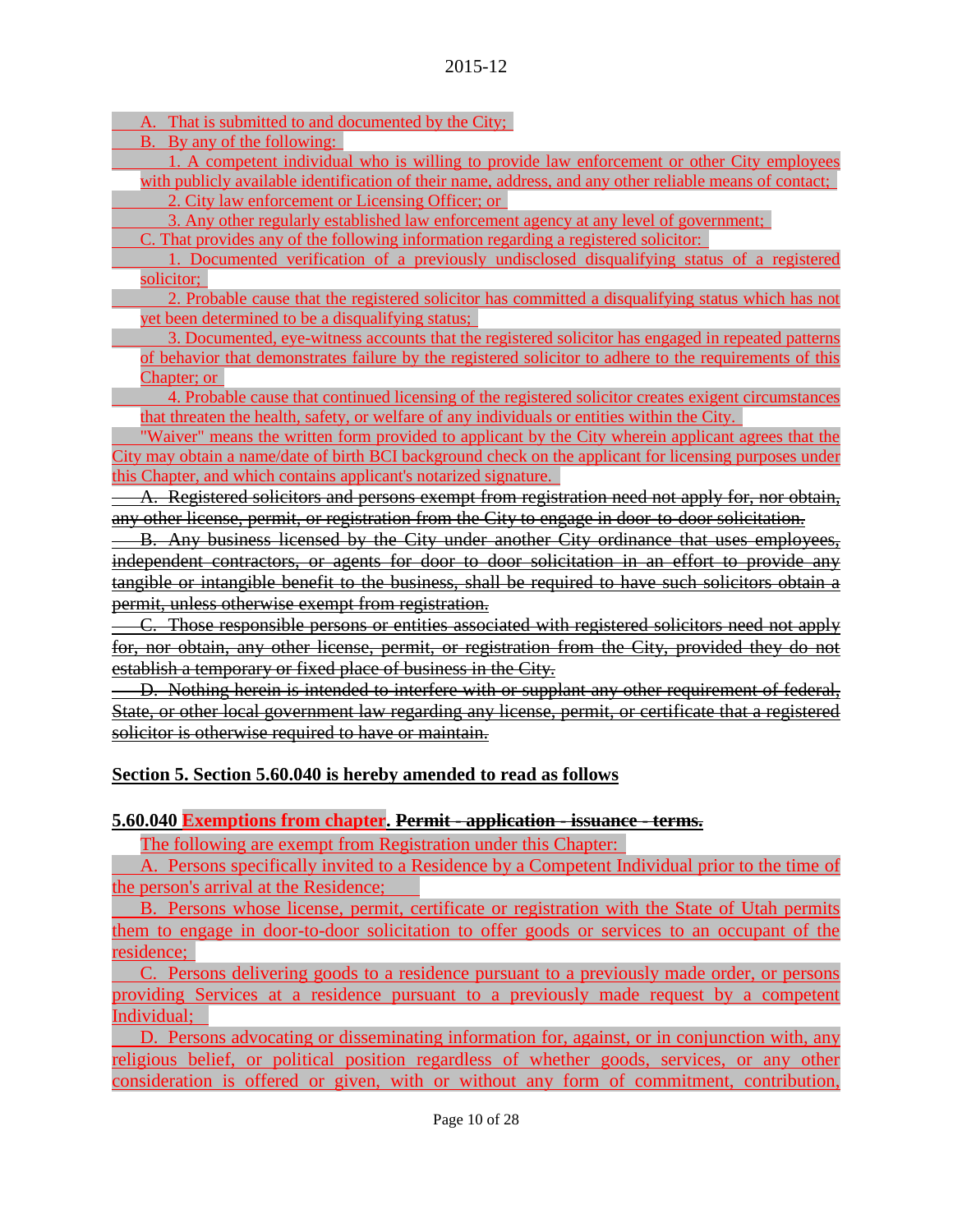donation, pledge, or purchase; and

E. Persons representing a charitable organization. The charitable exemption shall apply to students soliciting contributions to finance extracurricular social, athletic, artistic, scientific or

cultural programs, provided that the solicitation has been approved in writing by the school administration, and that such student Solicitors carry current picture student identification from the educational institution for which they are soliciting.

Those Persons exempt from registration are not exempt from the duties and prohibitions outlined in Sections 5.60.170, 5.60.180 and 5.60.190 while advocating or soliciting.

The following are exempt from Registration under this Chapter:

A. Persons specifically invited to a Residence by a Competent Individual prior to the time of the person's arrival at the Residence;

B. Persons whose license, permit, certificate or registration with the State of Utah permits them to engage in door-to-door solicitation to offer goods or services to an occupant of the residence;

C. Persons delivering goods to a residence pursuant to a previously made order, or persons providing Services at a residence pursuant to a previously made request by a competent Individual;

D. Persons advocating or disseminating information for, against, or in conjunction with, any religious belief, or political position regardless of whether goods, services, or any other consideration is offered or given, with or without any form of commitment, contribution, donation, pledge, or purchase; and

E. Persons representing a charitable organization. The charitable exemption shall apply to students soliciting contributions to finance extracurricular social, athletic, artistic, scientific or cultural programs, provided that the solicitation has been approved in writing by the school administration, and that such student Solicitors carry current picture student identification from the educational institution for which they are soliciting.

Those Persons exempt from registration are not exempt from the duties and prohibitions outlined in Sections 5.60.170, 5.60.180 and 5.60.190 while advocating or soliciting.

Upon the granting of a permit, the City Licensing Clerk shall issue the certificate of permit. Any permits issued pursuant to this chapter shall include date of expiration. No permit shall be valid for more than sixty (60) days from date of issuance. (Prior code § 11-16-004)

## **Section 6. Section 5.60.045 is hereby repealed in its entirety**

## **5.60.045 Exemptions from chapter.**

The following are exempt from registration under this chapter:

A. Persons specifically invited to a residence by a competent individual prior to the time of the person's arrival at the residence;

B. Persons whose license, permit, or registration with the State of Utah permits them to engage in door-to-door solicitation to offer goods or services to an occupant of the residence;

C. Persons delivering goods to a residence pursuant to a previously made order, or persons providing services at a residence pursuant to a previously made request by a competent individual;

D. Persons advocating or disseminating information for, against, or in conjunction with, any religious belief, or political position regardless of whether goods, services, or any other consideration is offered or given, with or without any form of commitment, contribution,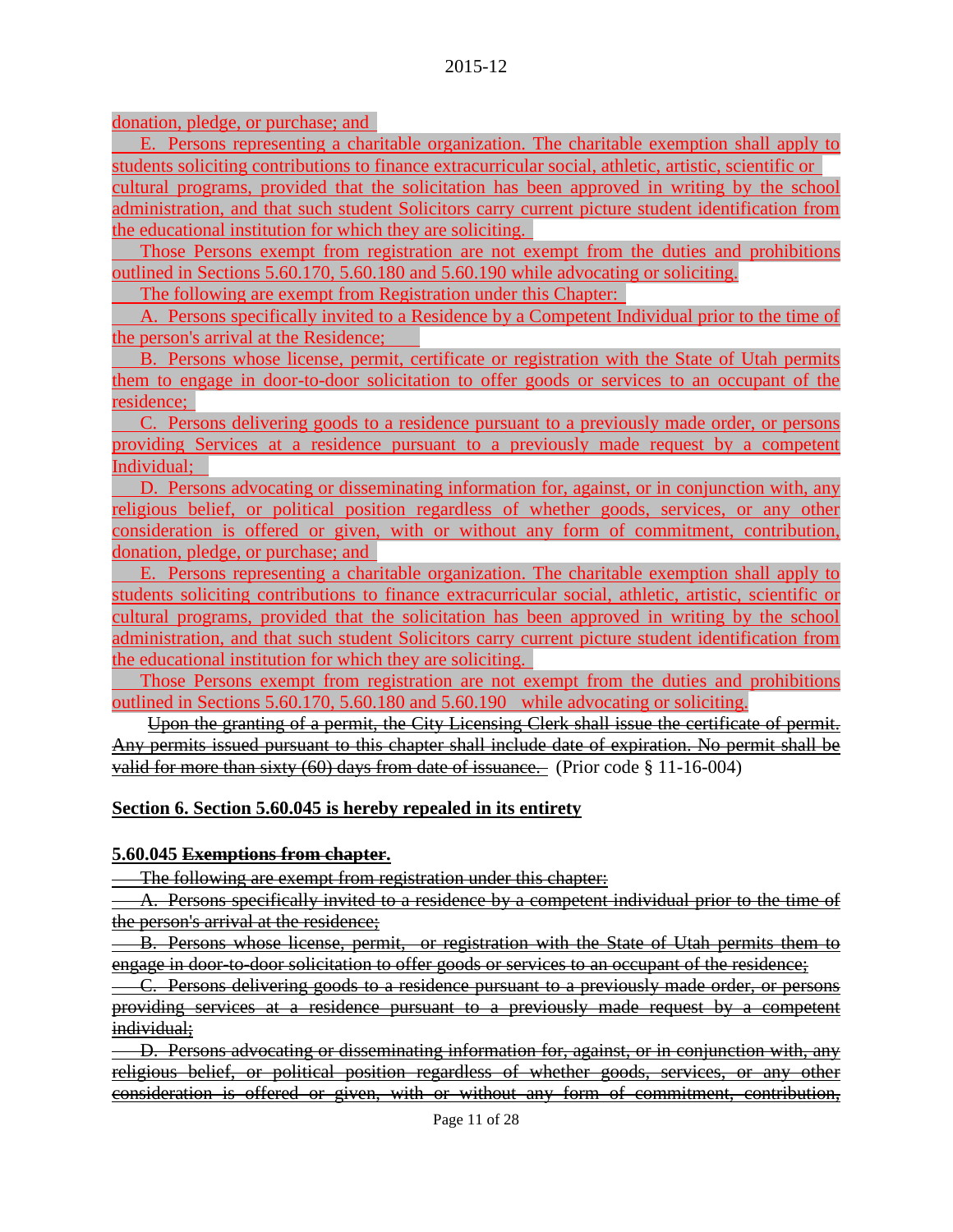donation, pledge, or purchase; and

E. Persons representing a charitable organization. The charitable exemption shall apply to students soliciting contributions to finance extracurricular social, athletic, artistic, scientific or cultural programs, provided that the solicitation has been approved in writing by the school administration, and that such student solicitors carry current picture student identification from the educational institution for which they are soliciting.

Those persons exempt from registration are not exempt from the duties and prohibitions outlined in sections 5.60.170, 5.60.180, and 5.60.190 of this chapter while advocating or soliciting.

## **Section 7. Section 5.60.050 is hereby amended to read as follows**

## **5.60.050 Solicitation prohibited. Permit - application - investigation.**

A. All applications for a door-to-door solicitors permit and any attachments or reports required by the City shall be referred to the Chief of Police for investigation and report as to the following:

1. Past business practices and history;

2. Verification of references;

3. Criminal record, if any;

4. Any other area which the Chief feels is directly related to the issuance of the license.

B. After receipt of the application, the Chief of Police shall have ten (10) days to make the report to the City License Clerk.

C. The City License Clerk shall have completed a Bureau of Criminal Identification (BCI) criminal history check prior to issuing any permit. The cost of the BCI check shall be paid for in advance by the applicant and forwarded to the Chief of Police for his review.

Unless otherwise authorized, permitted, or exempted pursuant to the terms and provisions of this Chapter, the practice of being in and upon a private residence within the City by solicitors, for the purpose of home solicitation sales or to provide goods or services, is prohibited and is punishable as set forth in this Chapter. (Prior code § 11-16-008)

# **Section 8. Section 5.60.055 is hereby repealed in its entirety**

## **5.60.055 Solicitation prohibited.**

Unless otherwise authorized, permitted, or exempted pursuant to the terms and provisions of this chapter, the practice of being in and upon a private residence within the City by solicitors, for the purpose of home solicitation sales or to provide goods or services, is prohibited and is punishable as set forth in this chapter.

## **Section 9. Section 5.60.060 is hereby amended to read as follows**

## **5.60.060 Registration of solicitors.**

Unless otherwise exempt under this chapter, all persons desiring to engage in door-to-door solicitation within the City, prior to doing so, shall submit a completed application to the licensing officer and obtain a permit.

Unless otherwise exempt under this Chapter, all persons desiring to engage in door-to-door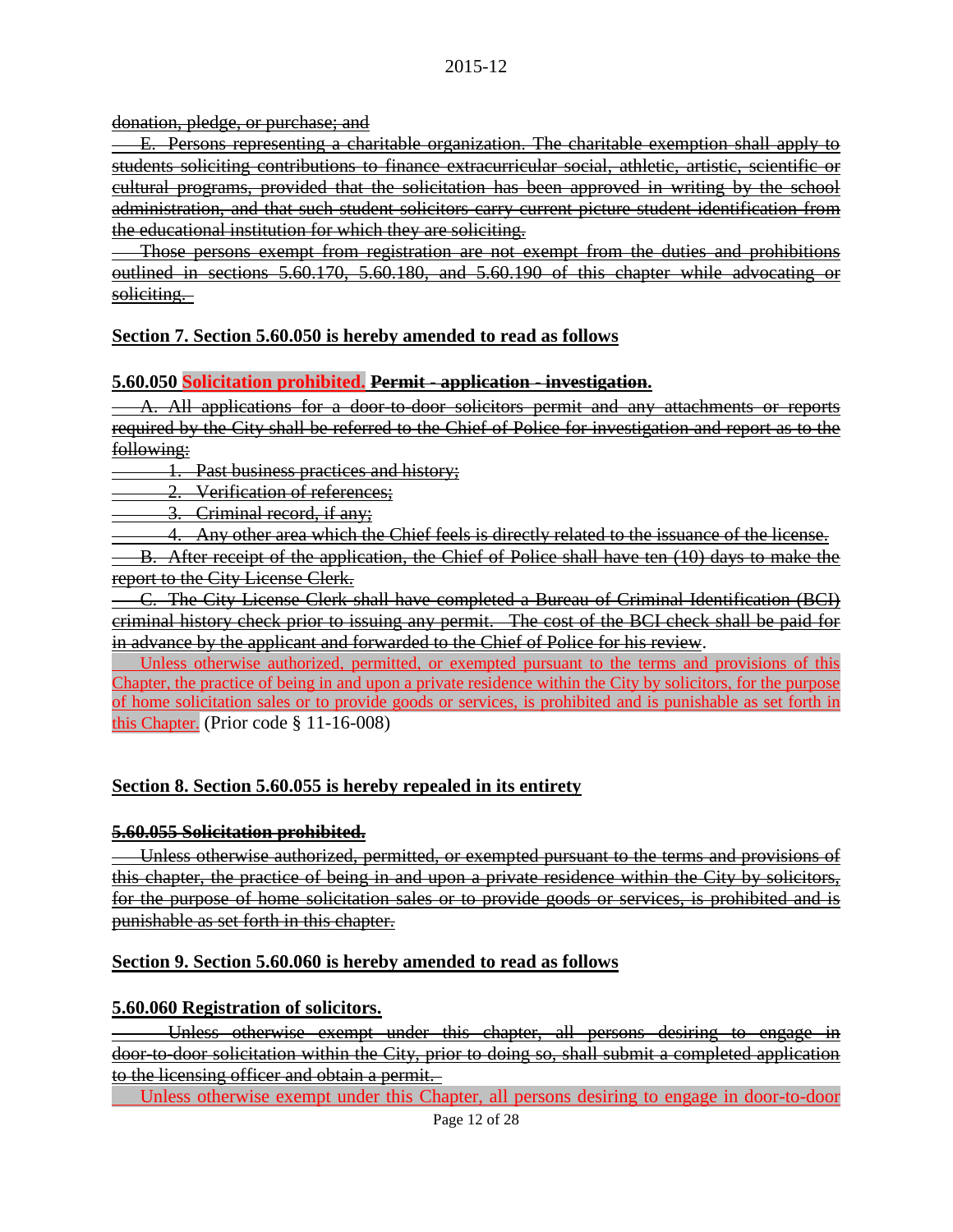solicitation within the City, prior to doing so, shall submit a completed application to the Licensing Officer and obtain a certificate.

#### **Section 10. Section 5.60.065 is hereby repealed in its entirety**

#### **5.60.065 Application form.**

The licensing officer shall provide a standard application form for use for the registration of solicitors. Upon request to the licensing officer, or as otherwise provided, any person or entity may obtain in person, by mail, or facsimile, a copy of this application form. Each application form shall require disclosure and reporting by the applicant of the following information, documentation, and fee:

A. Review Of Written Disclosures: An affirmation that the applicant has received and reviewed the disclosure information required by this chapter.

B. Contact Information:

1. Applicant's true, correct and legal name, including any former names or aliases used during the last ten (10) years;

2. Applicant's telephone number, home address and mailing address, and any addresses for the places of residences in the last ten (10) years;

3. If different from the applicant, the name, address, and telephone number of the responsible person or entity; and

4. The address by which all notices to the applicant required under this chapter are to be sent.

C. Proof Of Identity: An in-person verification by the licensing officer of the applicant's true identity by use of any of the following which bear a photograph of said applicant:

1. A valid driver's license issued by any state;

2. A valid passport issued by the United States;

3. A valid identification card issued by any state;

4. A valid identification issued by a branch of the United States military.

Upon verification of identity, the original identification submitted to establish proof of identity shall be returned to the applicant.

D. Proof Of Registration With Department Of Commerce: The applicant shall provide proof that either the applicant, or the responsible person or entity, has registered with the Utah State Department of Commerce.

E. Special Events Sales Tax Number: The applicant shall provide a special events sales tax number for either the applicant, or for the responsible person or entity for which the applicant will be soliciting.

F. Marketing Information:

1. The goods or services offered by the applicant, including any commonly known, registered or trademarked names;

2. Whether the applicant holds any other licenses, permits, registrations, or other qualifications required by federal or state law to promote, provide, or render advice regarding the offered goods or services.

G. BCI Background Check: The City License Clerk shall complete a Utah Bureau of Criminal Indentification (BCI) criminal history check current within the last thirty (30) days of filing on license application under this section with the fee being paid by the applicant. If the applicant has resided in another State outside the State of Utah within the past ten (10) years, the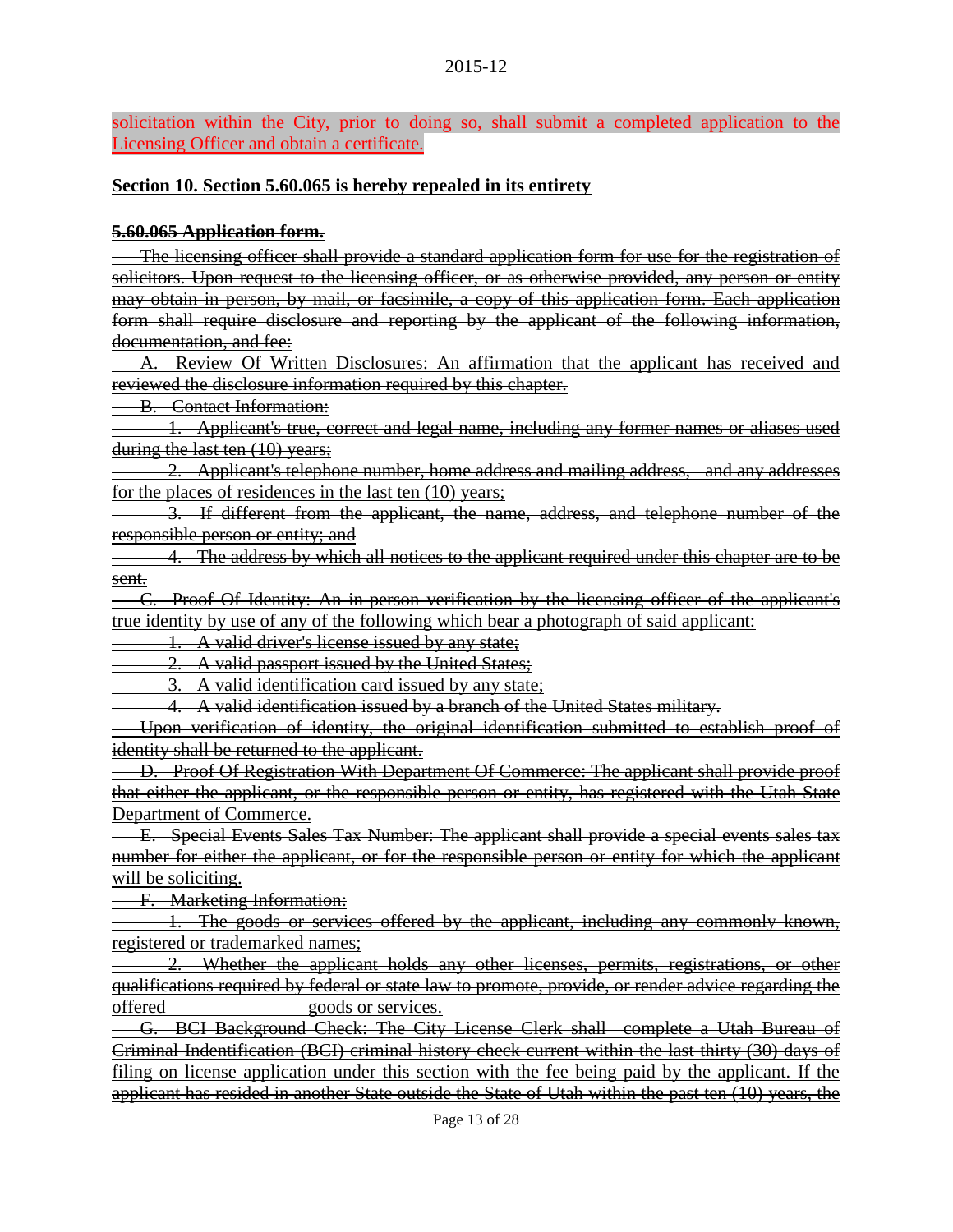#### 2015-12

applicant shall provide to the Licensing Clerk a Bureau of Criminal Identification criminal history check current within the last thirty (30) days of filing a license application under this section for any and all States resided in during the last ten (10) years.

H. Responses To Questions Regarding "Disqualifying Status": The applicant shall be required to affirm or deny each of the following statements on the application form:

1. Has the applicant been criminally convicted of:

a. felony homicide,

b. physically abusing, sexually abusing, or exploiting a minor,

c. the sale or distribution of controlled substances, or

d. sexual assault of any kind.

2. Are any criminal charges currently pending against the applicant for:

a. felony homicide,

b. physically abusing, sexually abusing, or exploiting a minor,

c. the sale or distribution of controlled substances, or

d. sexual assault of any kind.

3. Has the applicant been criminally convicted of a felony within the last ten (10) years?

4. Has the applicant been incarcerated in a federal or state prison within the past ten (10) years?

5. Has the applicant been criminally convicted of a misdemeanor within the past ten (10) years involving a crime of:

a. moral turpitude, or

b. violent or aggravated conduct involving persons or property.

6. Has a final civil judgment been entered against the applicant within the last ten (10) years indicating that:

a. the applicant had either engaged in fraud, or intentional misrepresentation, or

b. that a debt of the applicant was nondischargeable in bankruptcy pursuant to 11 USC section 523(a)(2), (a)(4), (a)(6), or (a)(19)?

Is the applicant currently on parole or probation to any court, penal institution, or governmental entity, including being under house arrest or subject to a tracking device?

8. Does the applicant have an outstanding arrest warrant from any jurisdiction? or

9. Is the applicant currently subject to a protective order based on physical or sexual abuse issued by a court of competent jurisdiction?

Fee: The applicant shall pay such fees as determined applicable by the City, which shall not exceed the reasonable cost of processing the application and issuing the permit and/or identification badge.

J. Execution Of Application: The applicant shall execute the application form, stating upon oath or affirmation, under penalty of perjury, that based on the present knowledge and belief of the applicant, the information provided is complete, truthful and accurate.

## **Section 11. Section 5.60.070 is hereby amended to read as follows**

## **5.60.070 Permit--Fee Application form.**

The Licensing Officer shall provide a standard application form for use for the registration of solicitors. Upon request to the Licensing Officer, or as otherwise provided, any person or entity may obtain in person, by mail, or facsimile, a copy of this application form. Each application form shall require disclosure and reporting by the applicant of the following information,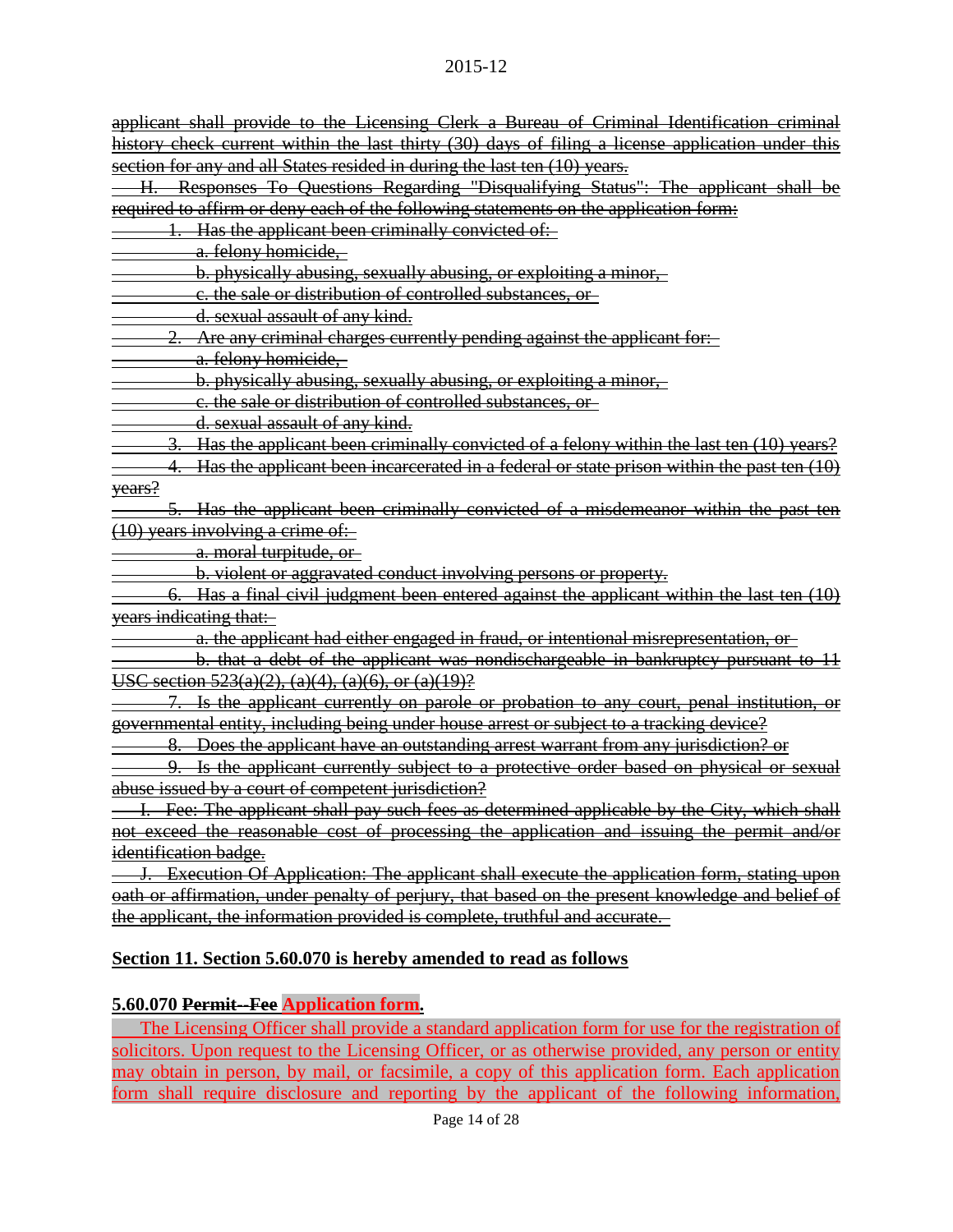documentation, and fee:

A. Review of written disclosures. An affirmation that the applicant has received and reviewed the disclosure information required by this Chapter.

B. Contact information.

1. Applicant's true, correct and legal name, including any former names or aliases used during the last ten (10) years;

2. Applicant's current telephone number, home address and mailing address;

3. If different from the applicant, the name, address, and telephone number of the responsible person or entity; and

4. The address by which all notices to the applicant required under this Chapter are to be sent.

5. List of all States in which the applicant resided in for more than sixty (60) days during the last ten (10) years.

C. Proof of Identity. An in-person verification by the Licensing Officer of the applicant's true identity by use of any of the following which bear a photograph of said Applicant:

1. A valid driver's license issued by any State;

2. A valid passport issued by the United States;

3. A valid identification card issued by any State;

4. A valid identification issued by a branch of the United States military.

Upon verification of identity, the original identification submitted to establish proof of identity shall be returned to the applicant.

D. Proof of registration with Department of Commerce and Utah State Tax Commission. The applicant shall provide proof that either the applicant, or the responsible person or entity, has registered with the Utah State Department of Commerce and Utah State Tax Commission;

E. Sales tax number. The applicant shall provide a special events sales tax number for either the applicant, or for the responsible person or entity for which the applicant will be soliciting with Vernal City showing as the place of business activity;

F. Marketing Information.

1. The goods or services offered by the applicant, including any commonly known, registered or trademarked names;

2. Whether the applicant holds any, other licenses, permits, registrations, or other qualifications required by federal or state law to promote, provide, or render advice regarding the offered goods or services.

G. BCl background check. The applicant shall provide:

1. An original or a copy of a BCI background check as defined in 5.60.030;

H. Responses to questions regarding "Disqualifying Status." The applicant shall be required to affirm or deny each of the following statements on the application form:

1. Has the applicant been criminally convicted of:

a. felony homicide,

b. physically abusing, sexually abusing, or exploiting a minor,

c. the sale or distribution of controlled substances, or

d. sexual assault of any kind.

2. Are any criminal charges currently pending against the applicant for:

a. felony homicide,

b. physically abusing, sexually abusing, or exploiting a minor,

c. the sale or distribution of controlled substances, or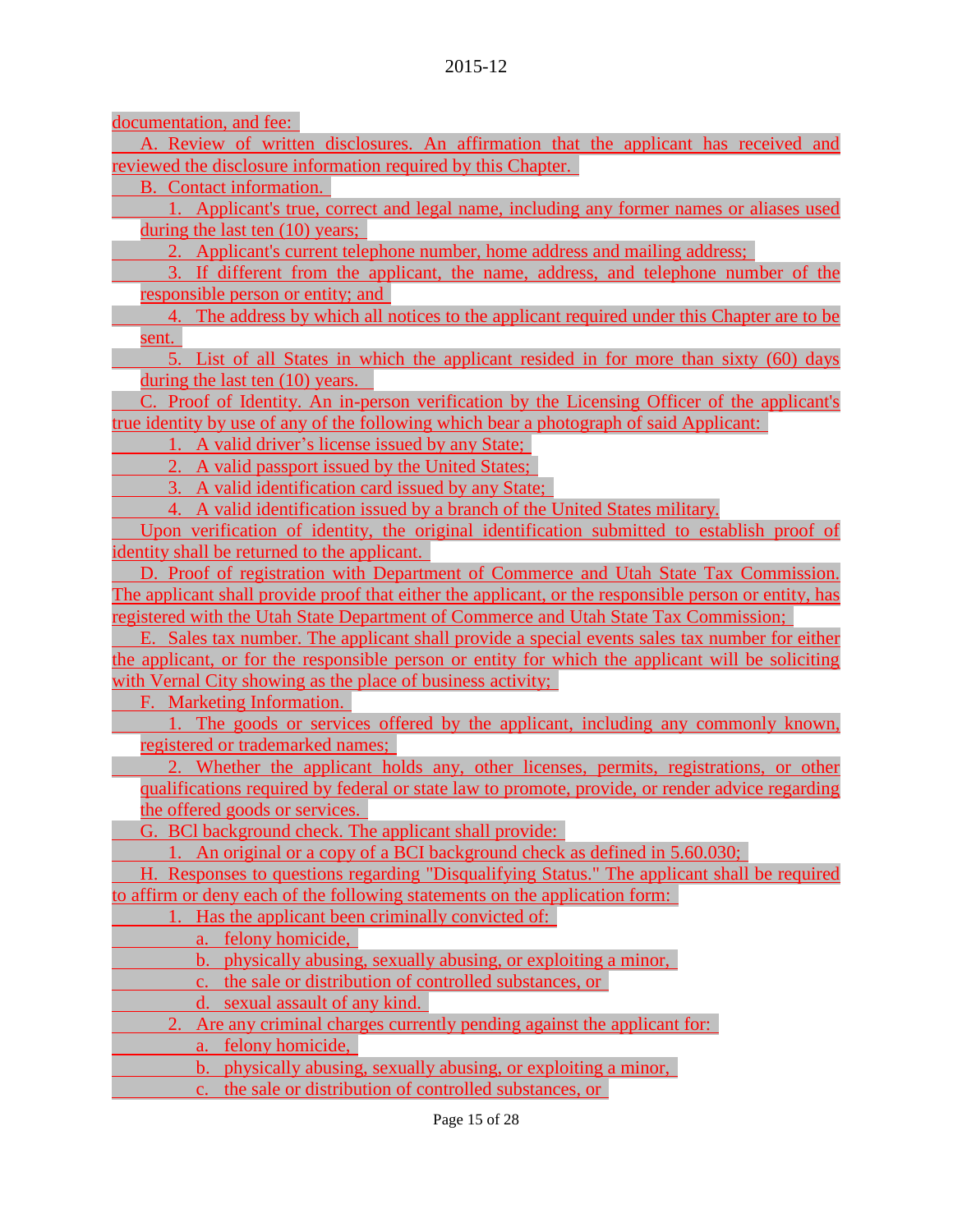d. sexual assault of any kind.

3. Has the applicant been criminally convicted of a felony within the last ten (to) years;

4. Has the applicant been incarcerated in a federal or state prison within the past five (5) years;

5. Has the applicant been criminally convicted of a misdemeanor within the past five (5) years involving a crime of:

a. moral turpitude, or

b. violent or aggravated conduct involving persons or property.

6. Has a final civil judgment been entered against the applicant within the last five (5) years indicating that:

a. the applicant had either engaged in fraud, or intentional misrepresentation, or

b. that a debt of the applicant was non-dischargeable in bankruptcy pursuant to 11 U.S.e. §  $523(a)(2)$ ,  $(a)(4)$ ,  $(a)(6)$ , or  $(a)(19)$ ;

7. Is the applicant currently on parole or probation to any court, penal institution, or governmental entity, including being under house arrest or subject to a tracking device;

8. Does the applicant have an outstanding arrest warrant from any jurisdiction; or

a. Is the applicant currently subject to a protective order based on physical or sexual abuse issued by a court of competent jurisdiction.

Fee. The applicant shall pay a \$50 fee for the cost of processing the application and issuing the certificate and/or identification badge.

J. Execution of Application. The applicant shall execute the application form, stating upon oath or affirmation, under penalty of perjury, that based on the present knowledge and belief of the applicant, the information provided is complete, truthful and accurate. The Vernal City Licensing Clerk shall collect fifty (\$50) dollars for every individual proposing to conduct door-to-door solicitations.

(Prior code § 11-16-006)(Ord. No. 94-23, Amended, 11/2/94)

# **Section 12. Section 5.60.080 is hereby amended to read as follows**

# **5.60.080 Written disclosures. Duties of solicitors**

The application form shall be accompanied by written disclosures notifying the applicant of the following:

A. The applicant's submission of the application authorizes the City to verify information submitted with the completed application including:

1. The applicant's address;

2. The applicant's and/or responsible person or entity's State tax identification and special use tax numbers, if any;

3. The validity of the applicant's proof of identity;

B. The City may consult any publically available sources for information on the applicant, including but not limited, to databases for any outstanding warrants, protective orders, or civil judgments.

C. Establishing proof of identity is required before registration is allowed;

D. Identification of the fee amount that must be submitted by applicant with a Completed application;

E. The applicant must submit a BCI background check as defined in Section 5.60.070 with a completed application;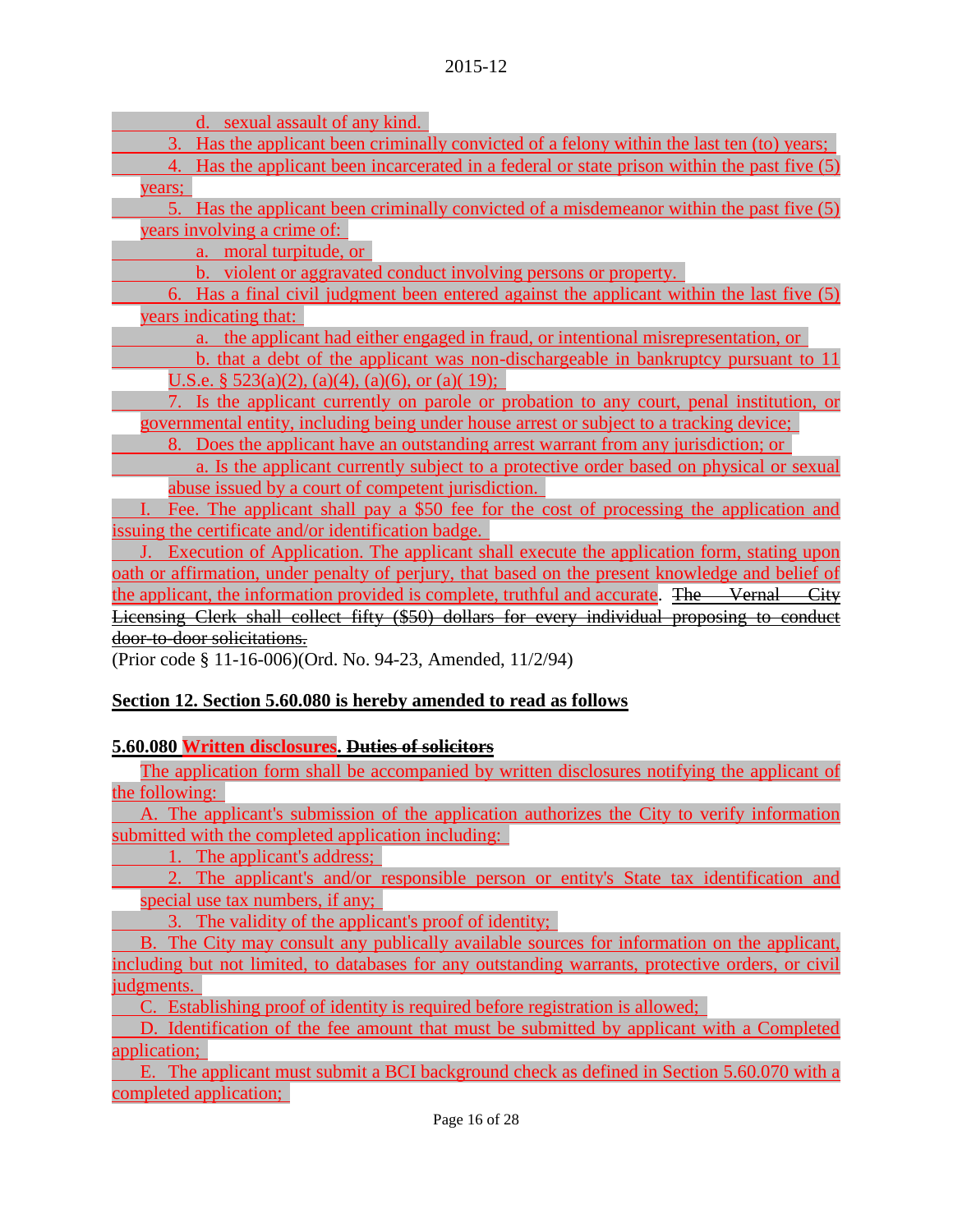F. To the extent permitted by State and/or federal law, the applicant's BCI background check shall remain a confidential, protected, private record not available for public inspection;

G. The City will maintain copies of the applicant's application form, proof of identity, and identification badge. These copies will become public records available for inspection on demand at the City offices whether or not a certificate is denied, granted, or renewed.

H. The criteria for disqualifying status, denial, or suspension of a certificate under the provisions of this Chapter.

I. That a request for a temporary Certificate will be granted or denied the same business day that a completed application is submitted. Any individual proposing to conduct door to door solicitations shall possess with him at all times that such solicitations takes place a photograph identification tag provided by Vernal City. The tag must be worn on the outside of clothing at all times and readily visible to those potential customers who are contacted by the solicitor. (Prior code § 11-16-007)

## **Section 13. Section 5.60.085 is hereby repealed in its entirety**

## **5.60.085 Written disclosures.**

The application form shall be accompanied by written disclosures notifying the applicant of the following:

A. The applicant's submission of the application authorizes the City to verify information submitted with the completed application including:

1. The applicant's address;

2. The applicant's and/or responsible person's or entity's state tax identification and special use tax numbers, if any;

3. The validity of the applicant's proof of identity.

B. The City may consult any publicly available sources for information on the applicant, including, but not limited to, databases for any outstanding warrants, protective orders, or civil judgments.

C. Establishing proof of identity is required before registration is allowed.

D. Identification of the fee amount that must be submitted by applicant with a completed application.

E. The applicant must submit a BCI background application form to the Business License Clerk.

F. To the extent permitted by state and/or federal law, the applicant's BCI background check shall remain a confidential, protected, private record not available for public inspection.

G. The City will maintain copies of the applicant's application form, proof of identity, and identification badge. These copies will become public records available for inspection on demand at the City offices whether or not a permit is denied, granted, or renewed.

H. The criteria for disqualifying status, denial, or suspension of a permit under the provisions of this chapter.

## **Section 14. Section 5.60.090 is hereby amended to read as follows**

## **5.60.090 When registration begins.**

The Licensing Officer shall not begin the registration process unless the applicant has submitted a completed application. The original identification submitted to establish proof of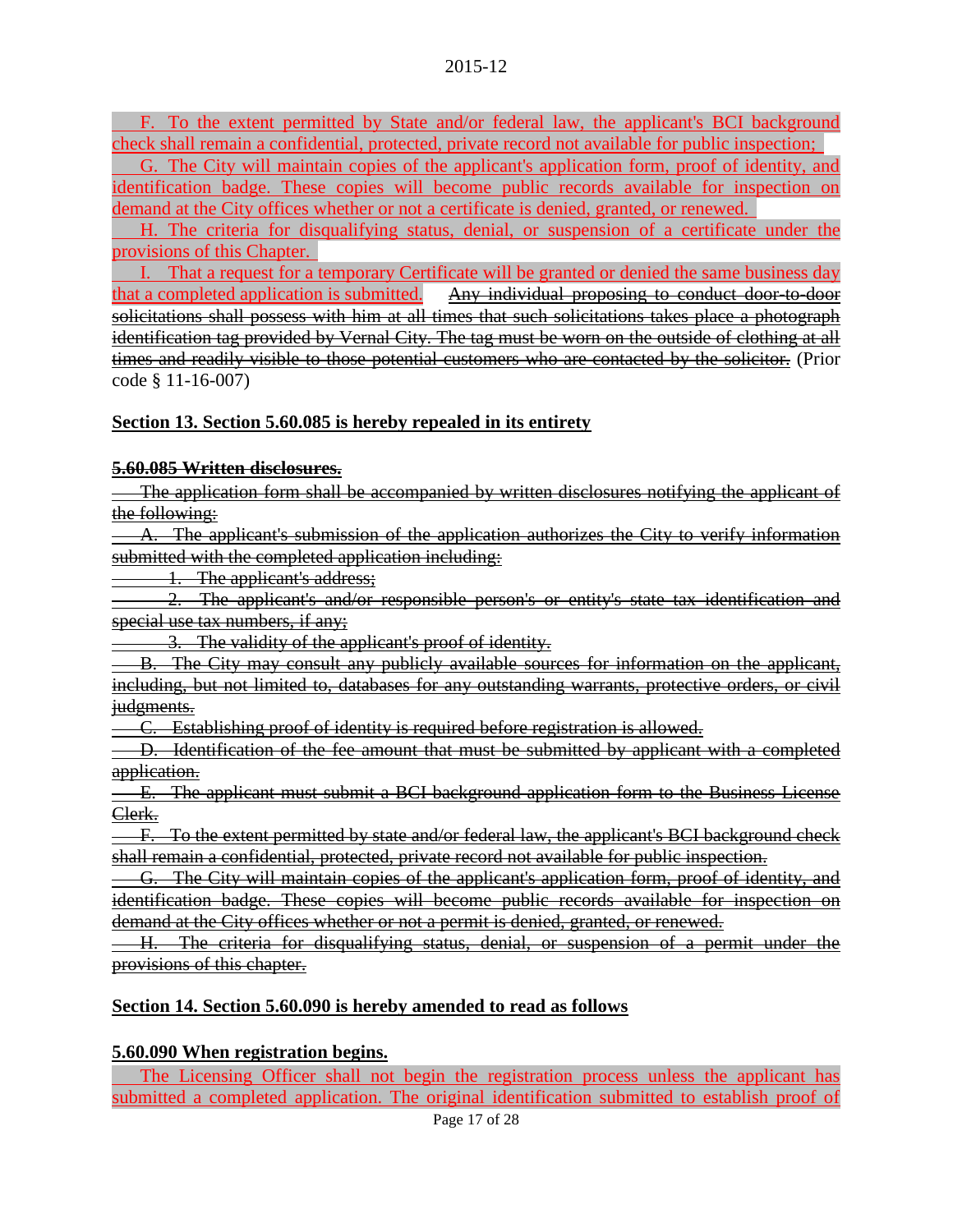identity shall be returned after the Licensing Officer verifies the applicant's identity. A copy of the identification may be retained by the Licensing Officer. If an original B.C.I. background check is submitted by the applicant, the Licensing Officer shall make a copy of the B.C.I. check and return the original to the applicant. The licensing officer shall not begin the registration process unless the applicant has submitted a completed application. The original identification submitted to establish proof of identity shall be returned after the licensing officer verifies the applicant's identity. A copy of the identification may be retained by the licensing officer.

## **Section 15. Section 5.60.100 is hereby amended to read as follows**

## **5.60.100 Issuance of license certificates.**

The Licensing Officer shall review the completed application submitted by the applicant and issue a certificate in accordance with the following:

A. Temporary Certificate.

1. A temporary certificate shall be issued allowing the applicant to immediately begin door-to-door solicitation upon the following conditions:

- a. Applicant's submission of a completed application;
- b. Applicant's submission of the required fee;
- c. Applicant establishes proof of identity;

d. the applicant's representations on the application form do not affirmatively show a disqualifying status;

e. The B.C.I. check does not affirmatively show a disqualifying status; and

f. the applicant has not previously been denied a certificate by the City, or had a certificate revoked for grounds that still constitute a disqualifying status under this Chapter.

2. A temporary certificate will automatically expire after twenty-five (25) calendar days from issuance, or upon grant or denial of an annual certificate, whichever period is shorter.

B. Six (6) month certificate. Within twenty-five (25) calendar days of the issuance of a temporary Certificate the City shall:

1. Take any and all actions it deems appropriate to verify the truthfulness and completeness of the information submitted by the applicant, including, but not limited to those disclosed with the application form.

2. Issue written notice to the applicant and the responsible person or entity, if any, that the applicant either:

a. Will be issued a six (6) month certificate, eligible for renewal six (6) months from the date of issuance of the temporary certificate; or

b. Will not be issued a six (6) month certificate for reasons cited in Section 5.60.140 of this Chapter.

C. Renewal certificate. A certificate shall be valid for six (6) months from the date of issuance of the temporary certificate and shall expire at midnight on the anniversary date of issuance.

Any certificate that is not suspended, revoked, or expired may be renewed upon the request of the registered solicitor and the submission of a new completed application and payment of the fee, unless any of the conditions for the denial, suspension or revocation of a certificate are present as set forth in section 5.60.140, or a disqualifying status is present.  $\overline{\phantom{a}}$  The licensing officer shall review the completed application submitted by the applicant and issue a permit in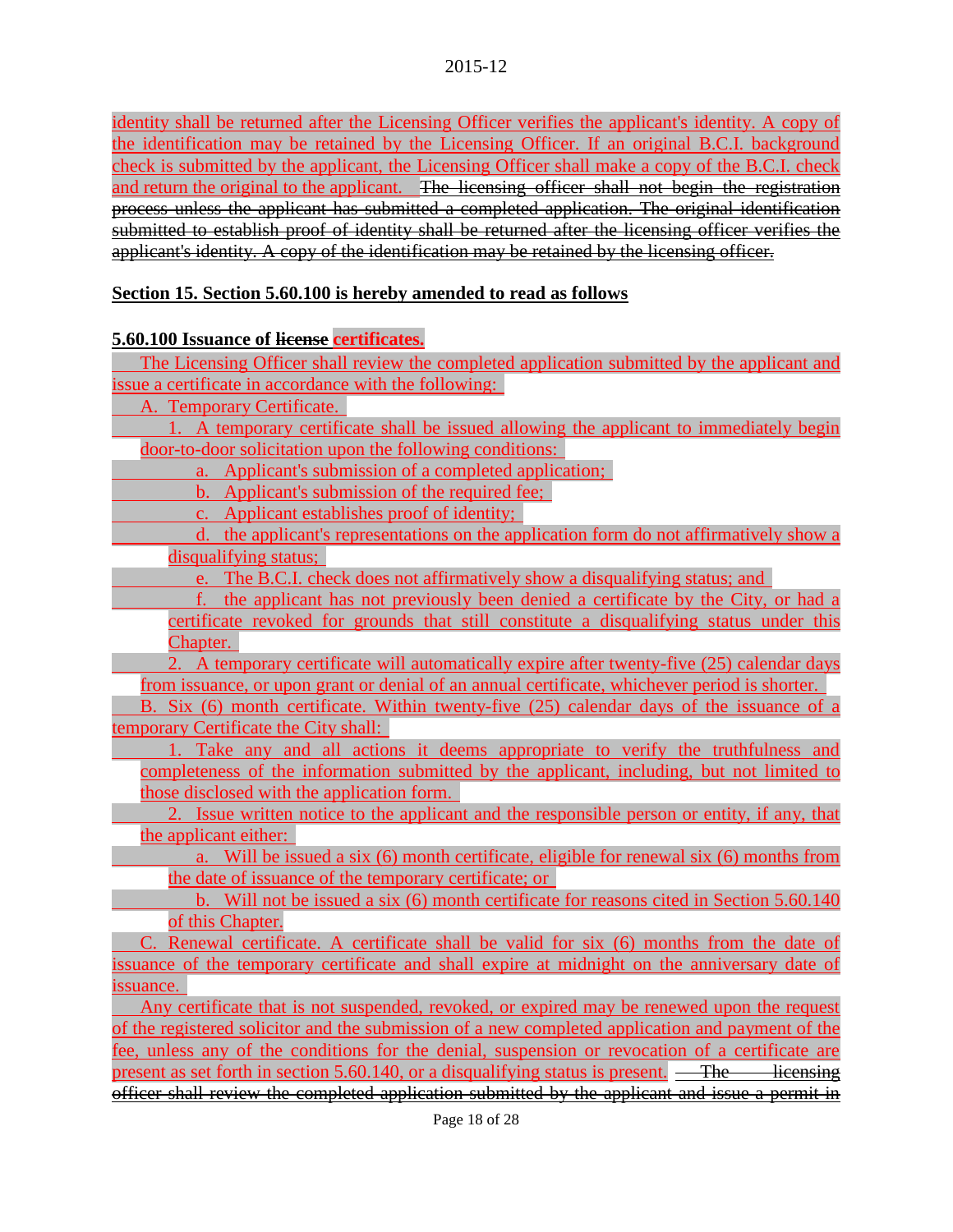#### accordance with the following:

Permit:

1. A permit shall be issued allowing the applicant to immediately begin door-to-door solicitation upon the following conditions:

a. Submission of a completed application;

b. Submission of the required fee;

c. Applicant establishes proof of identity;

d. The applicant's representations on the application form do not affirmatively show a disqualifying status;

The BCI check does not affirmatively show a disqualifying status; and

f. The applicant has not previously been denied a license by the City, or had a license revoked for grounds that still constitute a disqualifying status under this chapter.

g. The Chief of Police or his designees approval of application.

B. License terms: All applications for permit under this chapter shall be made to, and upon forms provided by the Vernal City Licensing Clerk. Upon the granting of a permit, the City Licensing Clerk shall issue the certificate of permit. Any permits issued pursuant to this chapter shall include date of expiration.

# **Section 16. A new Section 5.60.110 is hereby added to read as follows**

## **5.60.110 Form of certificate and identification badge.**

A. Certificate form. Should the Licensing Officer determine that the applicant is entitled to a certificate, the Licensing Officer shall issue a certificate to the applicant. The certificate shall list the name of the registered solicitor and the responsible person or entity, if any, and the date on which the certificate expires. The certificate shall be dated and signed by the License Officer. The certificate shall be carried by the registered solicitor at all times while soliciting in the City.

B. Identification badge. With both the temporary and six (6) month certificates, the City shall issue each registered solicitor an identification badge that shall be worn prominently on his or her person while soliciting in the City. The identification badge shall bear the name of the City and shall contain:

1. The name of the registered solicitor;

2. Address and phone number of the registered solicitor, or the name, address, and phone number of the responsible person or entity is provided;

3. A recent photograph of the registered solicitor; and

4. The date on which the certificate expires.

# **Section 17. Section 5.60.120 is hereby amended to read as follows**

# **5.60.120 Maintenance of registry.**

The Licensing Officer shall maintain and make available for public inspection a copy or record of every completed application received and the certificate or written denial issued by the City. The applicant's BCI background check shall remain a confidential, protected, private record not available for public inspection. The Licensing Officer may furnish to the head of the City's law enforcement agency a listing of all applicants, those denied, and those issued a certificate.

The licensing officer shall maintain and make available for public inspection a copy or record of every completed application received and the permit or written denial issued by the City. The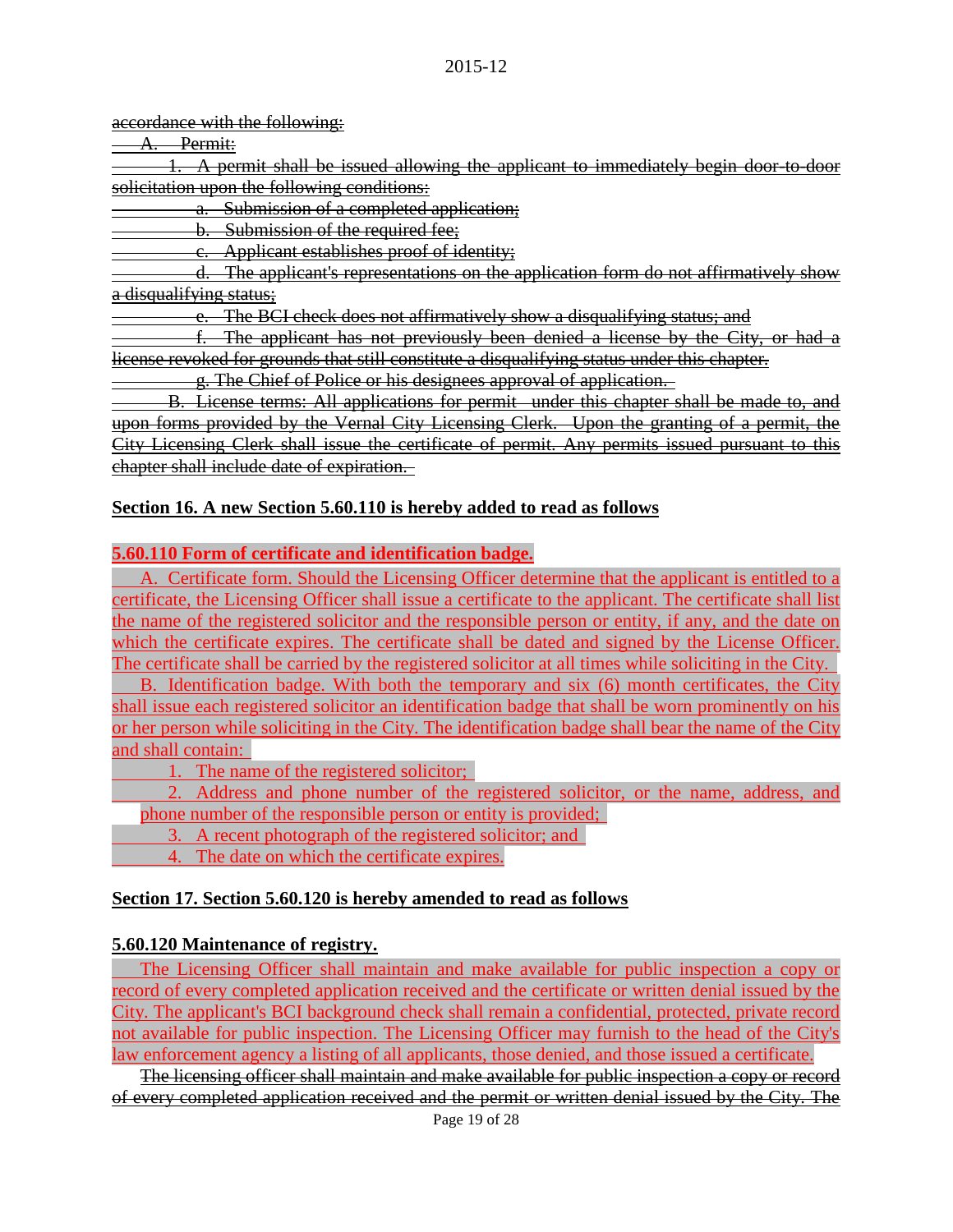applicant's BCI background check shall remain a confidential, protected, private record not available for public inspection. The licensing officer may furnish to the head of the City's law enforcement agency a listing of all applicants, those denied, and those issued a permit.

## **Section 18. Section 5.60.130 is hereby amended to read as follows**

## **5.60.130 Nontransferability of permits certificates.**

Certificates shall be issued only in the name of the applicant and shall list the responsible party or entity, if any. The certificate shall be non-transferable. A registered solicitor desiring to facilitate or attempt to facilitate home solicitation sales with different:

A. Goods or services; or

B. Responsible person or entity, from those designated in the originally submitted completed application, shall submit a written change request to the Licensing Officer.

A new certificate based on the amended information shall be issued for the balance of time remaining on the solicitor's previous certificate before the amendment was filed. Before the new certificate is given to the registered solicitor, the registered solicitor shall obtain a revised identification badge from the City, after payment of the fee for the identification badge.

Permits shall be issued only in the name of the applicant and shall list the responsible party or entity, if any. The permit shall be nontransferable. A registered solicitor desiring to facilitate or attempt to facilitate home solicitation sales with different:

A. Goods or services; or

B. Responsible person or entity, from those designated in the originally submitted completed application, shall submit a written change request to the licensing officer.

A new permit, if approved by the licensing officer based on the amended information, shall be issued for the balance of time remaining on the solicitor's previous permit before the amendment was filed. Before the new permit is given to the registered solicitor, the registered solicitor shall obtain a revised identification badge from the City, after payment of the fee of \$25 for the identification badge.

## **Section 19. Section 5.60.140 is hereby amended to read as follows**

## **5.60.140 Denial, suspension or revocation of a certificate of registration.**

A. Denial: Upon review, the licensing officer shall refuse to issue a permit to an applicant for any of the following reasons:

1.. The application form is not complete;

The applicant fails to:

a. establish proof of identity,

b. pay the fees;

c. The completed application or BCI indicates that the applicant has a disqualifying status; or

d. The applicant has previously been denied a permit by the City, or has had a certificate revoked for grounds that still constitute a disqualifying status under this chapter.

B. Denial of permit:

1. The information submitted by the applicant at the time of the granting of the permit is found to be incomplete or incorrect;

2. Since the submission of the completed application, the applicant is subject to a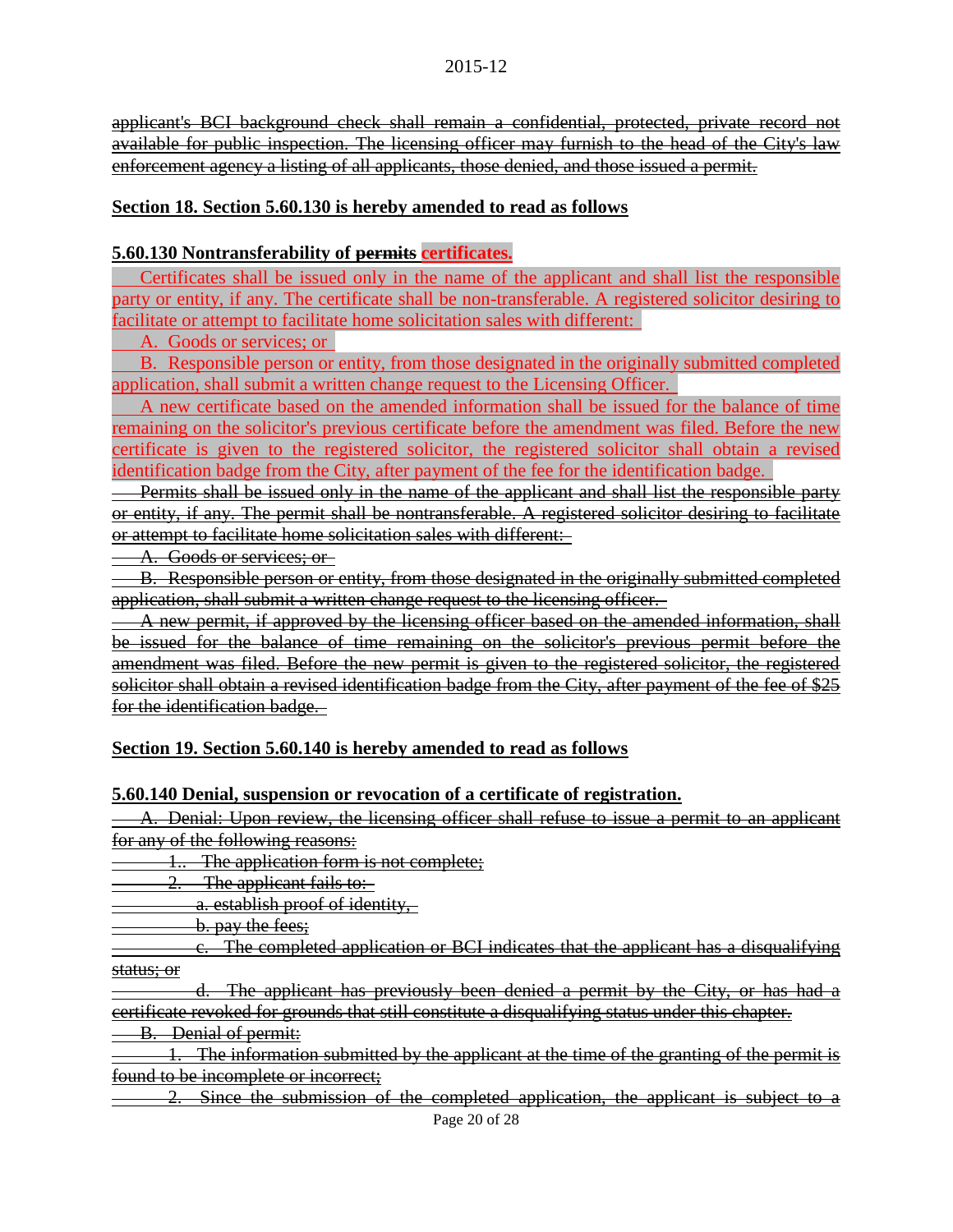previously undisclosed or unknown disqualifying status:

3. Failure to complete payment of the fees;

4. Since the submission of the application, the City has received a substantiated report regarding the past or present conduct of the applicant;

5. Since the submission of the application, the City or other governmental entity has either criminally convicted or obtained a civil injunction against the applicant for violating this chapter or similar federal, state, or municipal laws in a manner rising to the level of a disqualifying status; or

6. Since the submission of the application, a final civil judgment has been entered against the applicant indicating that:

a. the applicant had either engaged in fraud, or intentional misrepresentation, or

b. that a debt of the applicant was nondischargeable in bankruptcy pursuant to 11 USC section 523(a)(2), (a)(4), (a)(6), or (a)(19)

C. Suspension Or Revocation: The City shall either suspend or revoke a permit when any of the reasons warranting the denial of a permit occurs.

D. Notice Of Denial Or Suspension: Upon determination of the licensing officer to deny an applicant's completed application or to suspend a registered solicitor's permit, the City shall cause written notice to be sent to the applicant or registered solicitor by the method indicated in the completed application. The notice shall specify the grounds for the denial or suspension, the documentation or information the City relied on to make the decision, the availability of the documentation for review by applicant upon one business day's notice to the City, and the date upon which the denial or suspension of the permit shall take effect. It shall further state that the applicant or registered solicitor shall have ten (10) business days from the receipt of the notice of denial or suspension to appeal the same. The denial or suspension of the certificate shall be effective no sooner than two (2) calendar days from the date the notice is sent, unless that suspension is because of exigent circumstances outlined in subsection C4 of the definition of "substantiated report", in section 5.60.020 of this chapter, in which case, the suspension is effective immediately. The denial or suspension shall remain effective unless and until the order is rescinded, overturned on appeal, or determined by a court to be contrary to equity or law. Failure to appeal the suspension of a permit automatically results in its revocation.

A. Denial. Upon review, the Licensing Officer shall refuse to issue a certificate to an applicant for any of the following reasons:

1. Denial of temporary certificate.

- 2. The application form is not complete;
- 3. The Applicant fails to
	- a. Establish Proof of Identity,
		- b. provide a B.C.I. check or
	- c. pay the fees;
- d. The completed application or B.C.I. check indicates that the applicant has a disqualifying status; or

e. The applicant has previously been denied a certificate by the City, or has had a certificate revoked for grounds that still constitute a diSqUalifying status under this chapter.

B. Denial of six (6) month certificate.

1. The information submitted by the applicant at the time of the granting of the temporary certificate is found to be incomplete or incorrect;

2. Since the submission of the completed application, the applicant is subject to a previously undisclosed or unknown disqualifying status;

3. Failure to complete payment of the fees;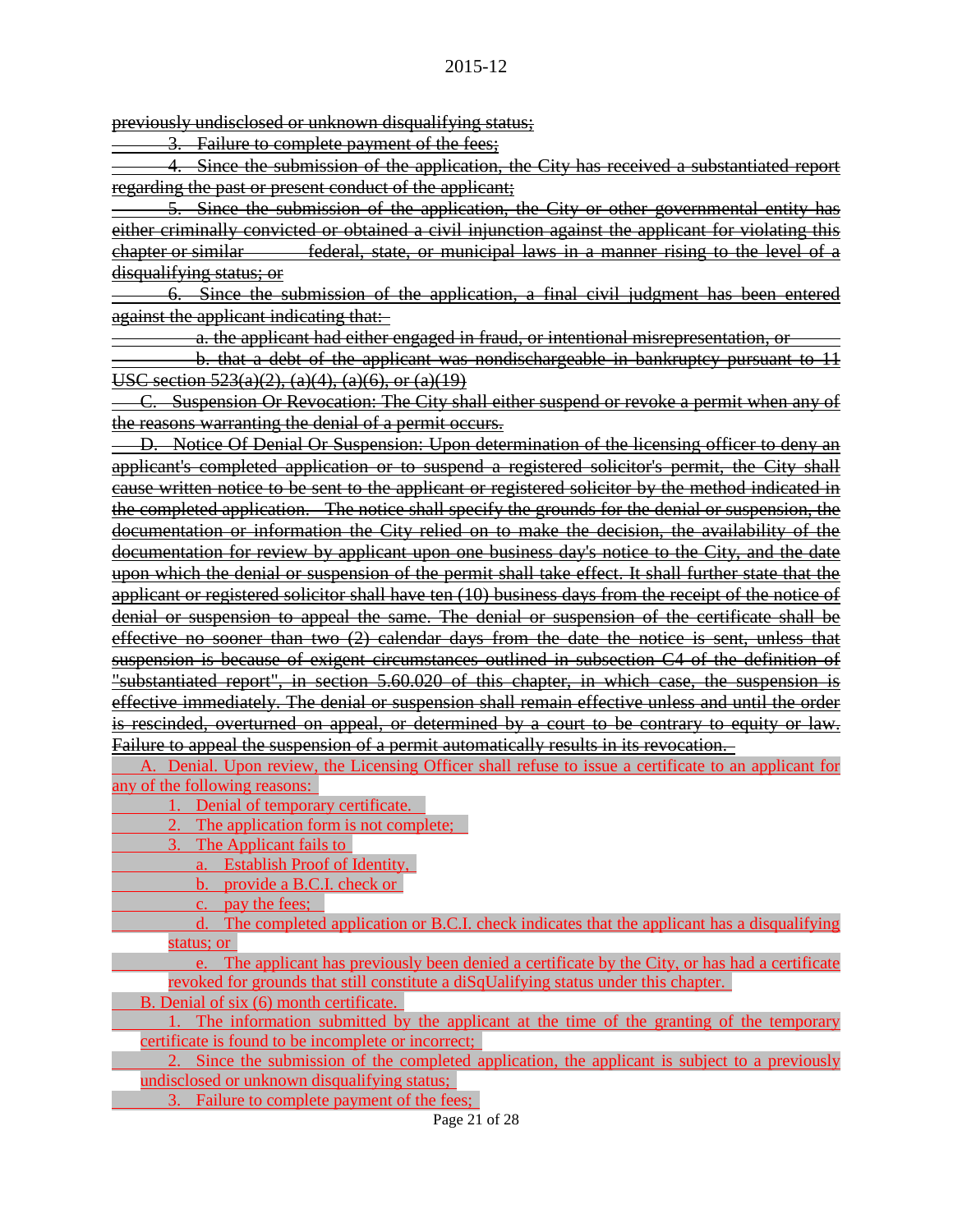4. Since the submission of the application, the City has received a substantiated report regarding the past or present conduct of the applicant;

5. Since the submission of the application, the City or other governmental entity has either criminally convicted or obtained a civil injunction against the applicant for violating this Chapter or similar Federal, State, or municipal laws in a manner rising to the level of a disqualifying status; or

6. Since the submission of the application, a final civil judgment has been entered against the applicant indicating that:

a. the applicant had either engaged in fraud, or intentional misrepresentation, or

b. that a debt of the applicant was non-dischargeable in bankruptcy pursuant to 11 U.S.C. §  $523(a)(2)$ ,  $(a)(4)$ ,  $(a)(6)$ , or  $(a)(19)$ .

C. Denial of Six (6) month certificate renewal.

1. The information submitted by the applicant when seeking renewal of a certificate is found to be incomplete or incorrect;

2. Since the submission of the renewal application, the applicant is subject to a previously undisclosed or unknown disqualifying status;

3. Failure to complete payment of the fees;

4. Since the submission of the application or granting of a certificate, the City has received a substantiated report regarding the past or present conduct of the solicitor;

5. The City or other governmental entity has either criminally convicted or obtained a civil injunction against the applicant for violating this Chapter or similar Federal, State, or municipal laws in a manner rising to the level of a disqualifying status; or

6. Since the submission of the application, a final civil judgment has been entered against the applicant indicating that:

a. the applicant had either engaged in fraud, or intentional misrepresentation, or

b. that a debt of the applicant was non-dischargeable in bankruptcy pursuant to 11 U.S.C. §  $523(a)(2)$ ,  $(a)(4)$ ,  $(a)(6)$ , or  $(a)(19)$ .

D. Suspension or Revocation. The City shall either suspend or revoke a certificate when any of the reasons warranting the denial of a Certificate occurs.

E. Notice of denial or suspension. Upon determination of the Licensing Officer to deny an applicant's completed application or to suspend a registered solicitor's certificate, the City shall cause written notice to be sent to the applicant or registered solicitor by the method indicated in the completed application. The notice shall specify the grounds for the denial or suspension, the documentation or information the City relied on to make the decision, the availability of the documentation for review by applicant upon one (1) business day notice to the City, and the date upon which the denial or suspension of the certificate shall take effect. It shall further state that the applicant or registered solicitor shall have ten (10) business days from the receipt of the notice of denial or suspension to appeal the same. The denial or suspension of the certificate shall be effective no sooner than two (2) calendar days from the date the notice is sent, unless that suspension is because of exigent circumstances outlined in Section 000-003(34)(C)(4), in which case, the suspension is effective immediately. The denial or suspension shall remain effective unless and until the order is rescinded, overturned on appeal, or determined by a court to be contrary to equity or law. Failure to appeal the suspension of a certificate automatically results in its revocation.

# **Section 20. Section 5.60.150 is hereby amended to read as follows**

# **5.60.150 Appeal.**

An applicant or registered solicitor whose certificate has been denied or suspended shall have the right to appeal to the City Council or its designee. Any appeal must be submitted by either the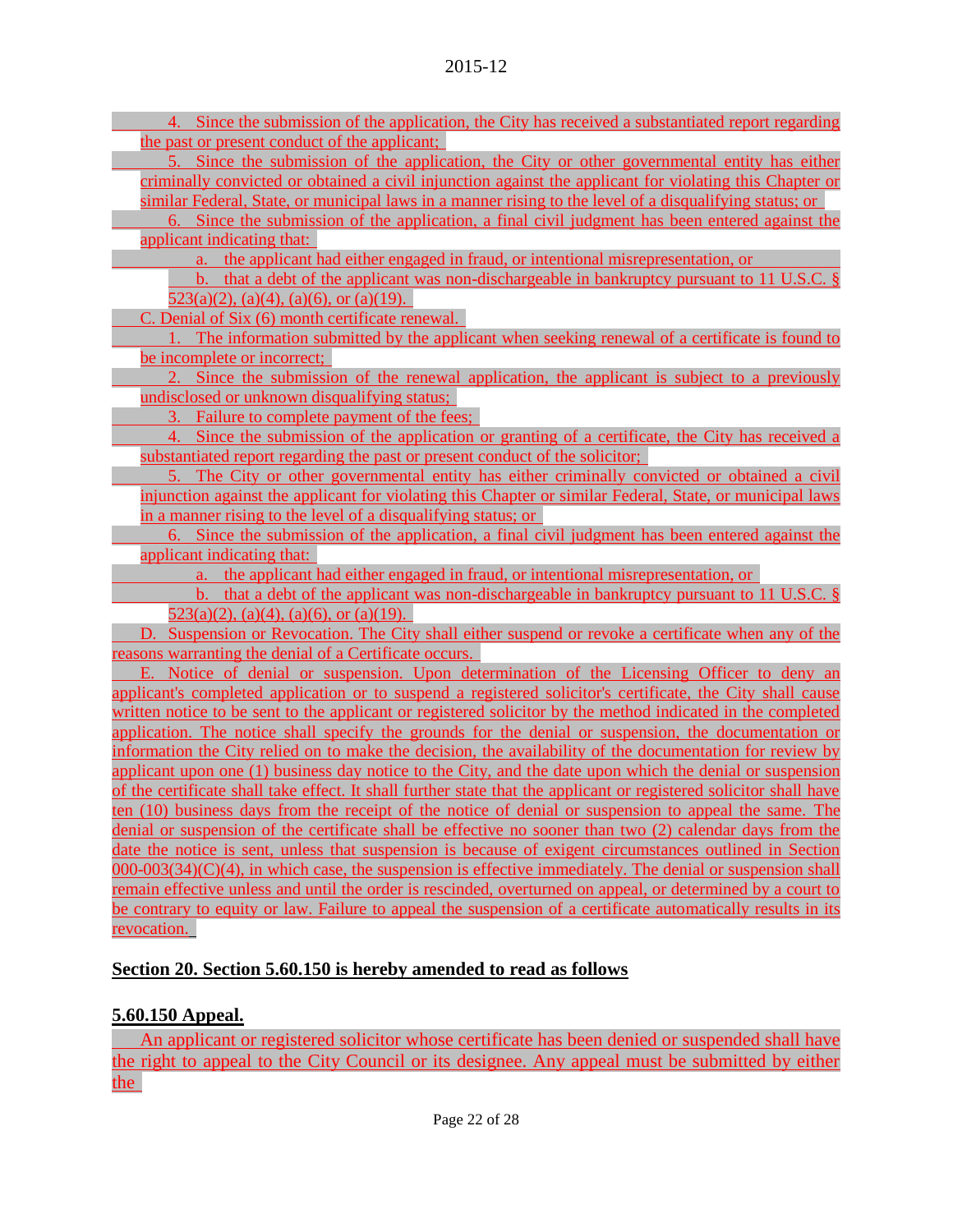applicant, the responsible person or entity, or legal counsel for either who:

A. Documents the relationship with the applicant or responsible person or entity; or

B. Is licensed or authorized by the State of Utah to do so, and makes the assertion of an agency relationship. The following procedures and requirements shall apply:

1. Any appeal must be submitted in writing to the City Recorder with a copy to the License Officer within ten (10) business days of the decision from which the appeal is taken. Such appeal shall describe in detail the nature of the appeal, the action complained of and the grounds for appeal.

2. Upon request of the applicant or registered solicitor, within one business day, the City will make available any information upon which it relied in making the determination to either deny or suspend the certificate.

3. The Appeals Officer or City Council shall review, de novo, all written information submitted by the applicant or registered solicitor to the Licensing Officer, any additional information relied upon by the Licensing Officer as the basis for denial, suspension or revocation, and any additional information supplied by the City, applicant or registered solicitor. Any additional information submitted by any party to the appeal to the Appeals Officer shall be simultaneously submitted to the opposing party. If desired, any party shall have three (3) business days to submit rebuttal documentation to the Appeals Officer or City Council regarding the additional information submitted by the opposing party.

4. The Appeals Officer or City Council will render a decision no later than fifteen (15) calendar days from the date the appeal was taken, unless an extension of time is agreed upon by the parties. In the event that any party to the appeal submits rebuttal information as allowed in this section, the fifteen (15) calendar days shall be extended to include the additional three (3) days for rebuttal.

a. The denial or suspension of the certificate shall be reversed by the Appeals Officer or City Council if upon review of the written appeal and information submitted, the Appeals Officer or City Council finds that the Licensing Officer made a material mistake of law or fact in denying or suspending the applicant or registered solicitor's certificate.

b. If the written appeal and information submitted indicates that the Licensing Officer properly denied or suspended the certificate of the applicant or registered solicitor, the denial or suspension of the certificate shall be affirmed and constitute a determination that the suspended certificate is revoked.

c. The decision of the Appeals Officer or City Council shall be delivered to the applicant or registered solicitor by the means designated in the completed application, or as otherwise agreed upon when the appeal was filed.

5. After the ruling of the Appeals Officer or City Council, the applicant or solicitor is deemed to have exhausted all administrative remedies with the City.

6. Nothing herein shall impede or interfere with the applicant's, solicitor's, or City's right to seek relief in a court of competent jurisdiction.

A. An applicant or registered solicitor whose permit has been denied or suspended shall have the right to appeal to the City Council or its designee. Any appeal must be submitted by either the applicant, the responsible person or entity, or legal counsel for either who:

1. documents the relationship with the applicant or responsible person or entity; or

2. is licensed or authorized by the State of Utah to do so, and makes the assertion of an agency relationship.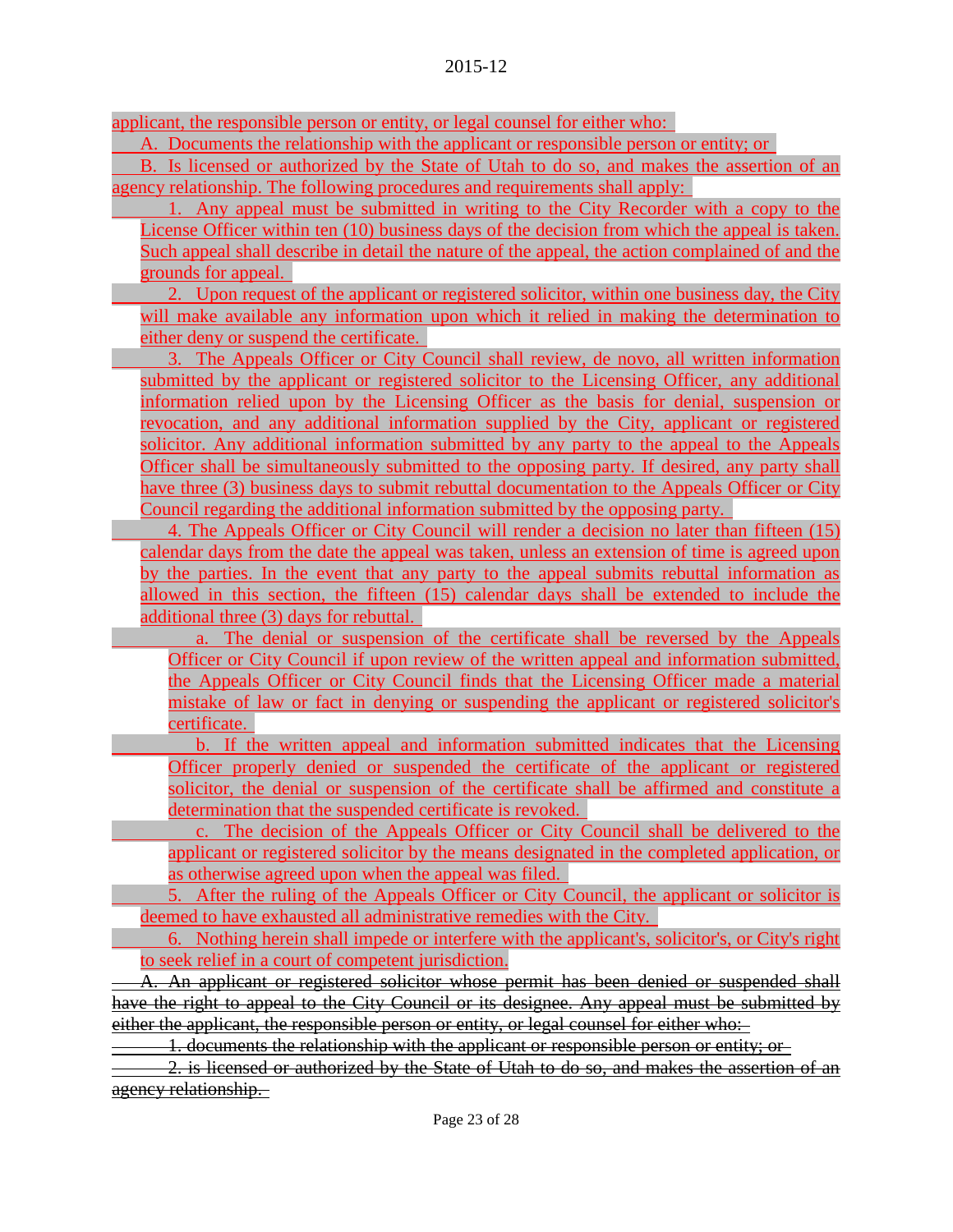B. The following procedures and requirements shall apply:

Any appeal must be submitted in writing to the City recorder with a copy to the licensing officer within ten (10) business days of the decision from which the appeal is taken. Such appeal shall describe in detail the nature of the appeal, the action complained of and the grounds for appeal.

2. Upon request of the applicant or registered solicitor, within one business day, the City will make available any information upon which it relied in making the determination to either deny or suspend the permit.

3. The appeals officer shall review, de novo, all written information submitted by the applicant or registered solicitor to the licensing officer, any additional information relied upon by the licensing officer as the basis for denial, suspension or revocation, and any additional information supplied by the City, applicant or registered solicitor. Any additional information submitted by any party to the appeal to the appeals officer shall be simultaneously submitted to the opposing party. If desired, any party shall have three (3) business days to submit rebuttal documentation to the appeals officer regarding the additional information submitted by the opposing party.

4. The appeals officer will render a decision no later than fifteen (15) calendar days from the date the appeal was taken, unless an extension of time is agreed upon by the parties. In the event that any party to the appeal submits rebuttal information as allowed in subsection C of this section, the fifteen (15) calendar days shall be extended to include the additional three (3) days for rebuttal.

C. The denial or suspension of the permit shall be reversed by the appeals officer if upon review of the written appeal and information submitted, the appeals officer finds that the licensing officer made a material mistake of law or fact in denying or suspending the applicant's or registered solicitor's permit.

D. If the written appeal and information submitted indicates that the licensing officer properly denied or suspended the permit of the applicant or registered solicitor, the denial or suspension of the permit shall be affirmed and constitute a determination that the suspended permit is revoked.

E. The decision of the appeals officer shall be delivered to the applicant or registered solicitor by the means designated in the completed application, or as otherwise agreed upon when the appeal was filed.

F. After the ruling of the appeals officer, the applicant or solicitor is deemed to have exhausted all administrative remedies with the City

G. Nothing herein shall impede or interfere with the applicant's, solicitor's, or City's right to seek relief in a court of competent jurisdiction.

## **Section 21. Section 5.60.160 is hereby amended to read as follows**

#### **5.60.160 Deceptive soliciting practices prohibited.**

A. No solicitor shall intentionally make any materially false or fraudulent statement in the course of Soliciting.

B. A solicitor shall immediately disclose to the consumer during face-to-face Solicitation; 1. The name of the solicitor;

2. The name and address of the entity with whom the solicitor is associated; and

3. The purpose of the solicitor's contact with the person and/or competent individual.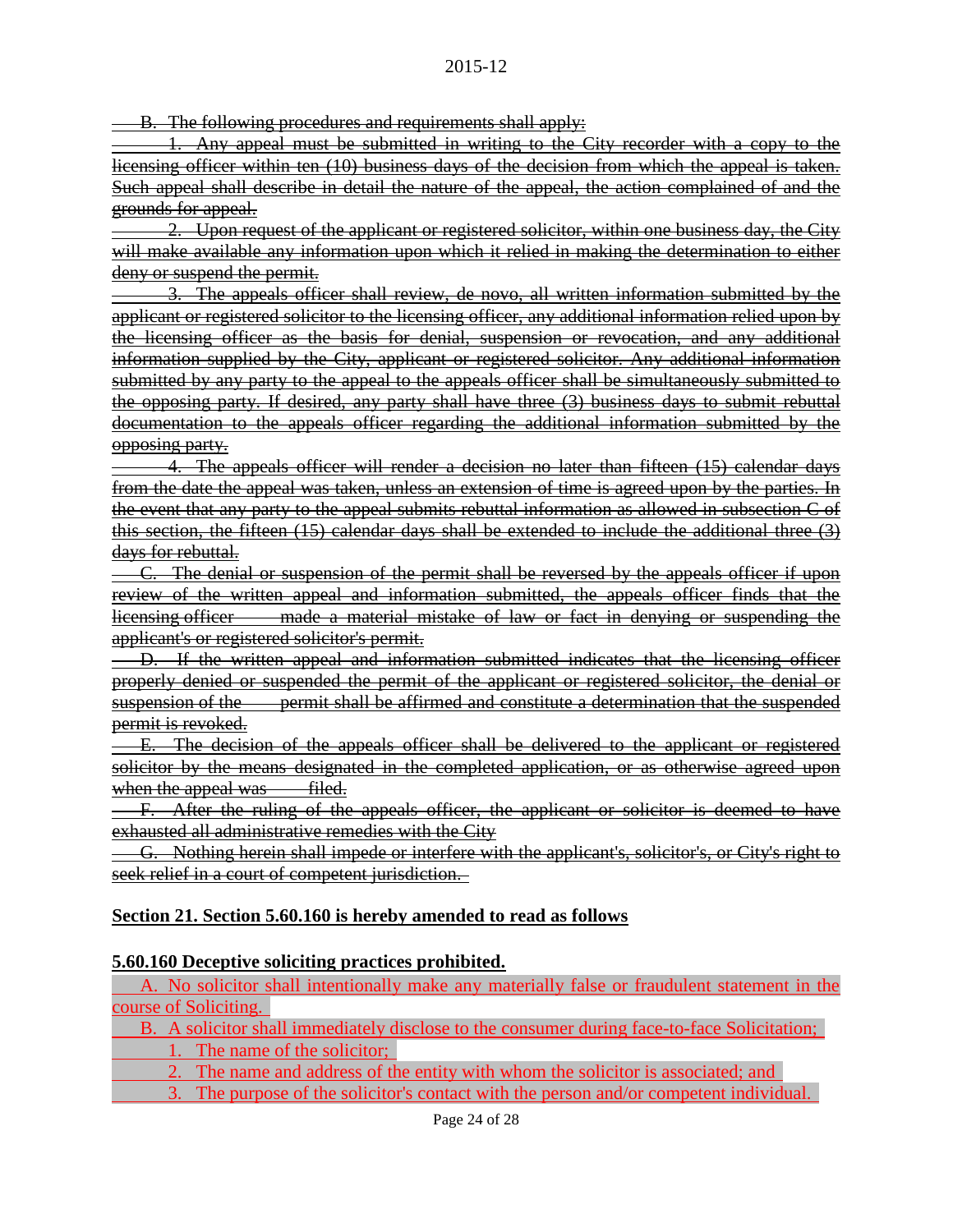This requirement may be satisfied through the use of the badge and an informational flyer.

C. No solicitor shall use a fictitious name, an alias, or any name other than his or her true and correct name.

D. No solicitor shall represent directly or by implication that the granting of a certificate of registration implies any endorsement by the City of the solicitor's goods or services or of the individual solicitor.

A. No solicitor shall intentionally make any materially false or fraudulent statement in the course of soliciting.

B. A solicitor shall immediately disclose to the consumer during face to face solicitation: 1) the name of the solicitor; 2) the name and address of the entity with whom the solicitor is associated; and 3) the purpose of the solicitor's contact with the person and/or competent individual. This requirement may be satisfied through the use of the badge and an informational flyer.

C. No solicitor shall use a fictitious name, an alias, or any name other than his or her true and correct name.

D. No solicitor shall represent directly or by implication that the granting of a permit of registration implies any endorsement by the City of the solicitor's goods or services or of the individual solicitor.

## **Section 22. Section 5.60.170 is hereby amended to read as follows**

## **5.60.170 "No solicitation" notice.**

A. Any occupant of a residence may give notice of a desire to refuse solicitors by displaying a "No Solicitation" sign which shall be posted on or near the main entrance door or on or near the property line adjacent to the sidewalk leading to the residence.

B. The display of such sign or placard shall be deemed to constitute notice to any solicitor that the inhabitant of the residence does not desire to receive andlor does not invite solicitors.

C. It shall be the responsibility of the solicitor to check each residence for the presence of any such notice.

D. The provisions of this Section shall apply also to solicitors who are exempt from registration pursuant to the provisions of this Chapter.

A. Any occupant of a residence may give notice of a desire to refuse solicitors by displaying a "no solicitation" sign which shall be posted on or near the main entrance door or on or near the property line adjacent to the sidewalk leading to the residence.

B. The display of such sign or placard shall be deemed to constitute notice to any solicitor that the inhabitant of the residence does not desire to receive and/or does not invite solicitors.

C. It shall be the responsibility of the solicitor to check each residence for the presence of any such notice.

D. The provisions of this section shall apply also to solicitors who are exempt from registration pursuant to the provisions of this chapter.

## **Section 23. Section 5.60.180 is hereby amended to read as follows**

## **5.60.180 Duties of solicitors.**

A. Every person soliciting or advocating shall check each residence for any "No Soliciting" sign or placard or any other notice or sign notifying a solicitor not to solicit on the premises, such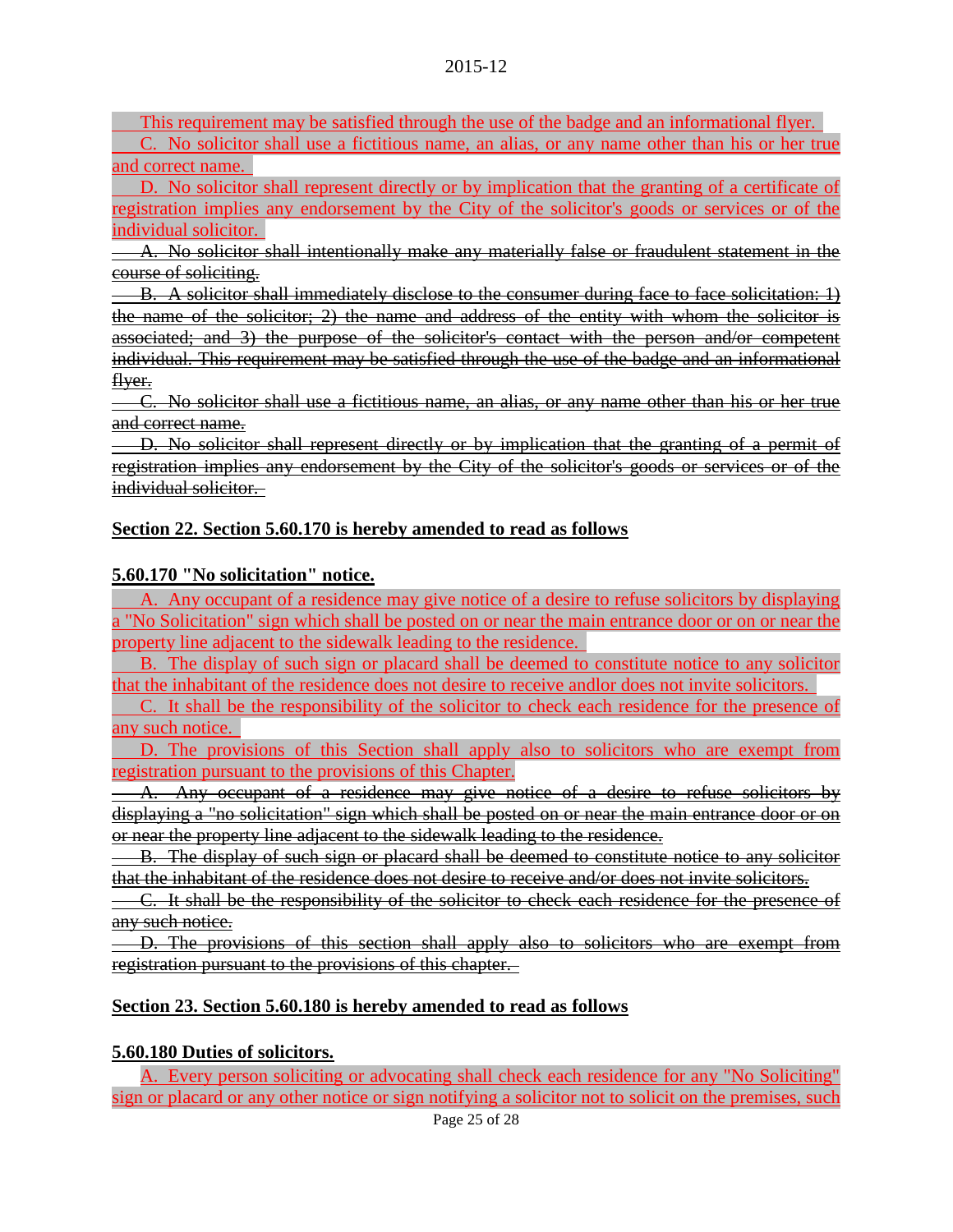as, but not limited to, "No Solicitation" signs. If such sign or placard is posted such solicitor shall desist from any efforts to solicit at the residence or dwelling and shall immediately depart from such property. Possession of a certificate of registration does not in any way relieve any solicitor of this duty.

B. It is a violation of this Chapter for any person Soliciting or advocating to knock on the door, ring the doorbell, or in any other manner attempt to attract the attention of an occupant of a residence that bears a "No Solicitation" sign or similar sign or placard for the purpose of engaging in or attempting to engage in advocating, a home solicitation sale, door-to-door soliciting, or soliciting.

C. It is a violation of this Chapter for any solicitor through ruse, deception, or fraudulent concealment of a purpose to solicit, to take action calculated to secure an audience with an occupant at a residence.

D. Any solicitor who is at any time asked by an occupant of a residence or dwelling to leave shall immediately and peacefully depart.

E. The solicitor shall not intentionally or recklessly make any physical contact with, or touch another person without the person's consent;

F. The solicitor shall not follow a person into a residence without their explicit consent;

G. The solicitor shall not continue repeated soliciting after a person and/or competent individual has communicated clearly and unequivocally their lack of interest in the subject, goods or services of the solicitor;

H. The solicitor shall not use obscene language or gestures.

A. Every person soliciting or advocating shall check each residence for any "no soliciting" sign or placard or any other notice or sign notifying a solicitor not to solicit on the premises, such as, but not limited to, "no solicitation" signs. If such sign or placard is posted, such solicitor shall desist from any efforts to solicit at the residence or dwelling and shall immediately depart from such property. Possession of a permit of registration does not in any way relieve any solicitor of this duty.

B. It is a violation of this chapter for any person soliciting or advocating to knock on the door, ring the doorbell, or in any other manner attempt to attract the attention of an occupant of a residence that bears a "no solicitation" sign or similar sign or placard for the purpose of engaging in or attempting to engage in advocating, a home solicitation sale, door to door soliciting, or soliciting.

C. It is a violation of this chapter for any solicitor through ruse, deception, or fraudulent concealment of a purpose to solicit, to take action calculated to secure an audience with an occupant at a residence.

D. Any solicitor who is at any time asked by an occupant of a residence or dwelling to leave shall immediately and peacefully depart.

E. The solicitor shall not intentionally or recklessly make any physical contact with, or touch another person without the person's consent.

F. The solicitor shall not follow a person into a residence without their explicit consent.

G. The solicitor shall not continue repeated soliciting after a person and/or competent individual has communicated clearly and unequivocally their lack of interest in the subject, goods or services of the solicitor.

H. The solicitor shall not use any obscene language or gestures.

## **Section 24. Section 5.60.190 is hereby amended to read as follows**

Page 26 of 28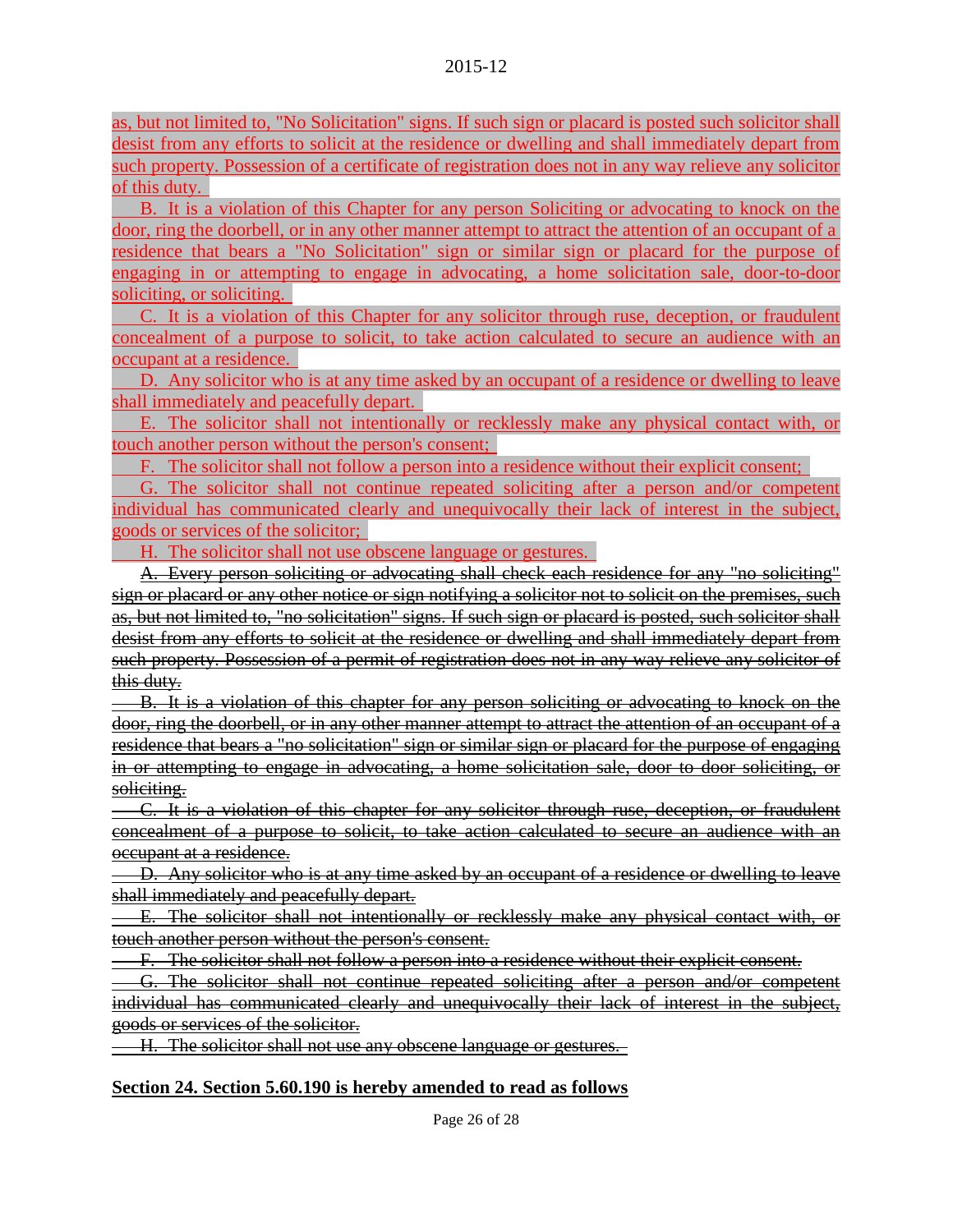## **5.60.190 Time of day restrictions.**

It shall be unlawful for any person, whether licensed or not, to solicit at a residence before 9:00 a.m. or after 7:00 p.m. Mountain Standard Time or 9:00 p.m. Daylight Savings Time, unless the solicitor has express prior permission from the resident to do so. It shall be unlawful for any person, whether licensed or not, to solicit at a residence before nine o'clock (9:00) A.M. or after seven o'clock (7:00) P.M. Mountain Time, unless the solicitor has express prior permission from the resident to do so.

# **Section 25. Section 5.60.200 is hereby amended to read as follows**

## **5.60.200 Buyer's right to cancel.**

In any home solicitation sale, unless the buyer requests the solicitor to provide goods or services without delay in an emergency, the seller or solicitor shall present to the buyer and obtain buyer's signature to a written statement which informs the buyer of the right to cancel within the third business day after signing an agreement to purchase. Such notice of "Buyer's right to cancel" shall be in the form required by § 70C-5-103, Utah Code Annotated, 1953, or a current version thereof or any State or Federal law modifying or amending such provision.

In any home solicitation sale, unless the buyer requests the solicitor to provide goods or services without delay in an emergency, the seller or solicitor shall present to the buyer and obtain buyer's signature to a written statement which informs the buyer of the right to cancel within the third business day after signing an agreement to purchase. Such notice of "buyer's right to cancel" shall be in the form required by section 70C-5-103. Utah Code Annotated, 1953, or a current version thereof or any state or federal law modifying or amending such provision.

# **Section 26. Section 5.60.210 is hereby amended to read as follows**

# **5.60.210 Penalties.**

Any person who violates any term orprovision of this Chapter shall be guilty of a Class B Misdemeanor and shall be punished by a fine of not to exceed \$1,000.00 and/or a jail sentence of not to exceed six (6) months.

Any person who violates any term or provision of this chapter shall be guilty of a class **B** misdemeanor and shall be punished by a fine of not to exceed one thousand dollars (\$1,000.00) and/or a jail sentence of not to exceed six (6) months.

**SECTION A. REPEALER.** All former ordinances or parts thereof conflicting or inconsistent with the provisions of this ordinance or of the code are hereby repealed.

**SECTION B. SEVERABILITY.** The provisions of this ordinance shall be severable and if any provision thereof or the application of such provision under any circumstances is held invalid and it shall not affect the validity of any other provision of this ordinance or the application in a different circumstance.